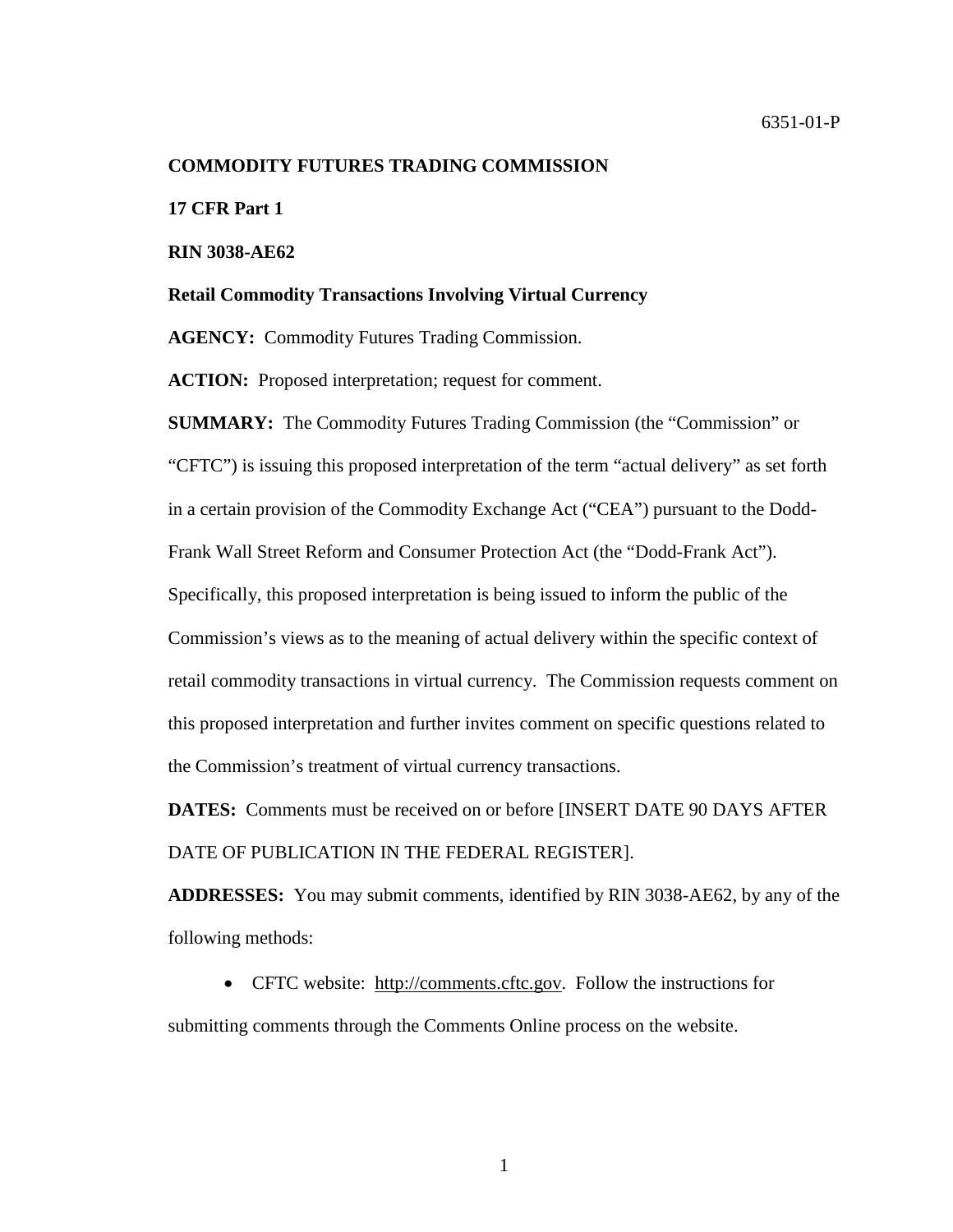• Mail: Christopher Kirkpatrick, Secretary of the Commission, Commodity Futures Trading Commission, Three Lafayette Center, 1155 21st Street, NW, Washington, DC 20581.

• Hand Delivery/Courier: Same as Mail, above.

• Federal eRulemaking Portal: [http://www.regulations.gov.](http://www.regulations.gov/) Follow the instructions for submitting comments.

Please submit your comments using only one method.

All comments must be submitted in English or, if not, accompanied by an English translation. Comments will be posted as received to [http://www.cftc.gov.](http://www.cftc.gov/) You should submit only information that you wish to make available publicly. If you wish the Commission to consider information that you believe is exempt from disclosure under the Freedom of Information Act ("FOIA"), $<sup>1</sup>$  $<sup>1</sup>$  $<sup>1</sup>$  a petition for confidential treatment of the</sup> exempt information may be submitted according to the procedures established in Commission Regulation 145.9. [2](#page-1-1)

The Commission reserves the right, but shall have no obligation, to review, prescreen, filter, redact, refuse or remove any or all of your submission from [http://www.cftc.gov](http://www.cftc.gov/) that it may deem to be inappropriate for publication, such as obscene language. All submissions that have been redacted or removed that contain comments on the merits of the interpretation will be retained in the public comment file and will be considered as required under the Administrative Procedure Act and other applicable laws, and may be accessible under FOIA.

<span id="page-1-0"></span> $1$  5 U.S.C. 552.

<span id="page-1-1"></span> $2$  17 CFR 145.9. Commission regulations referred to herein are found at 17 CFR Chapter I.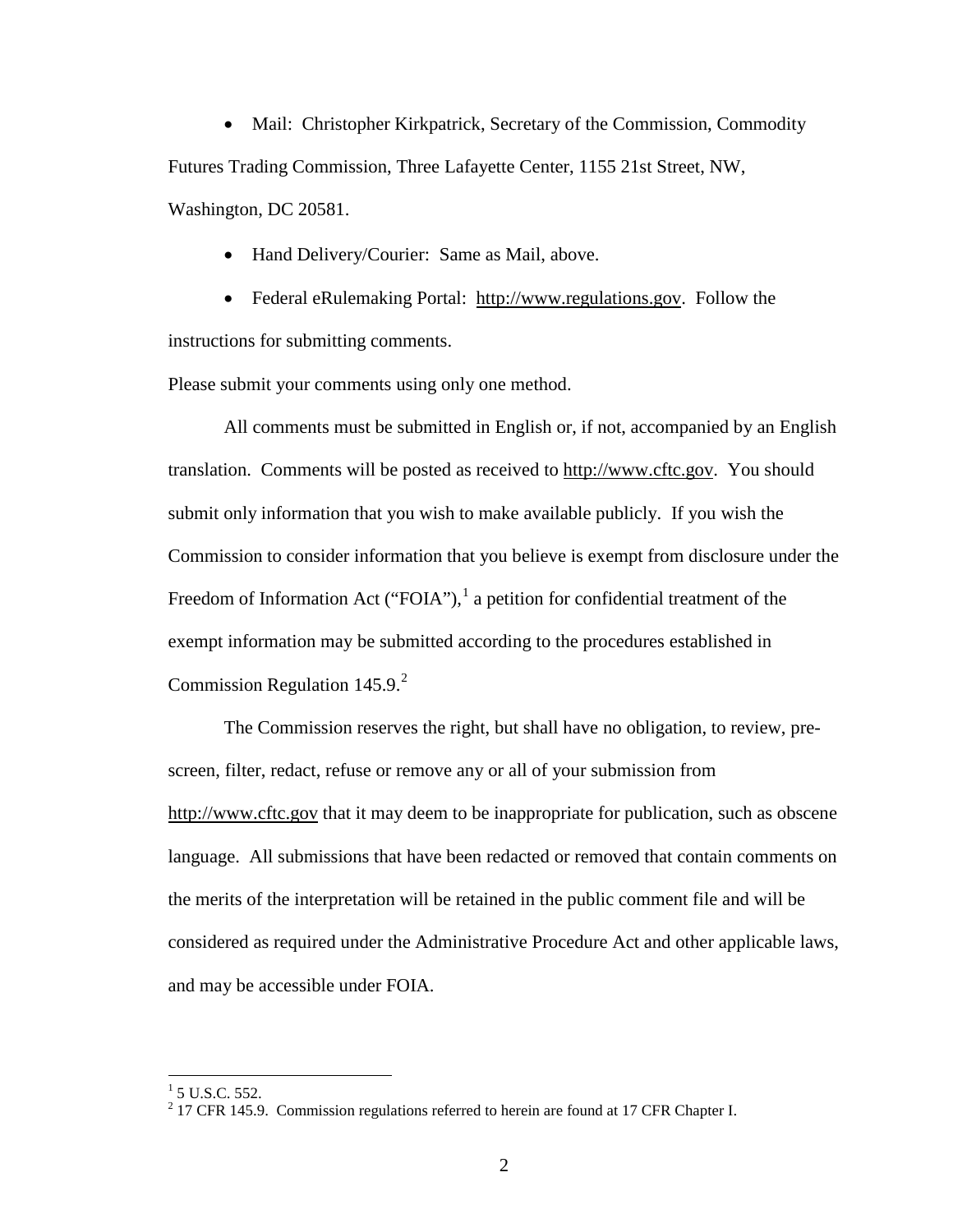**FOR FURTHER INFORMATION CONTACT:** Philip W. Raimondi, Special

Counsel, (202) 418-5717, [praimondi@cftc.gov;](mailto:praimondi@cftc.gov) or David P. Van Wagner, Chief Counsel, (202) 418-5481, [dvanwagner@cftc.gov;](mailto:dvanwagner@cftc.gov) Office of the Chief Counsel, Division of Market Oversight, Commodity Futures Trading Commission, 1155 21st Street, NW, Washington, DC 20581.

### **SUPPLEMENTARY INFORMATION:**

### **I. Background**

With certain exceptions, the CFTC has been granted exclusive jurisdiction over commodity futures, options, and all other derivatives that fall within the definition of a swap.<sup>[3](#page-2-0)</sup> Further, the Commission has been granted general anti-fraud and antimanipulation authority over "any swap, or a contract of sale of any commodity in interstate commerce, or for future delivery on or subject to the rules of any registered entity."<sup>[4](#page-2-1)</sup> The Commission's mission is to foster open, transparent, competitive and financially sound markets; and protect the American public from fraudulent schemes and abusive practices in those markets and products over which it has been granted jurisdiction.

Pursuant to CEA section  $2(c)(2)(D)$ ,<sup>[5](#page-2-2)</sup> the marketplace for "retail commodity" transactions" is one such area over which the Commission has been granted explicit oversight authority.<sup>[6](#page-2-3)</sup> CEA section  $2(c)(2)(D)$  applies to any agreement, contract or

<span id="page-2-0"></span> $3$  7 U.S.C. 2(a)(1)(A). The CFTC shares its swap jurisdiction in certain aspects with the Securities and Exchange Commission ("SEC"). *See* 7 U.S.C. 2(a)(1)(C). <sup>4</sup> 7 U.S.C. 9(1).

<span id="page-2-2"></span><span id="page-2-1"></span> $5$  7 U.S.C. 2(c)(2)(D).

<span id="page-2-3"></span><sup>&</sup>lt;sup>6</sup> The authority provided to the Commission by CEA section  $2(c)(2)(D)$  is in addition to, and independent from, the jurisdiction over contracts of sale of a commodity for future delivery and transactions subject to regulation pursuant to CEA section 19 that the CEA has historically granted to the Commission. It is also in addition to, and independent from, the jurisdiction over swaps granted to the Commission by the Dodd-Frank Act. Further, the authority granted under CEA section  $2(c)(2)(D)$  is in addition to, and independent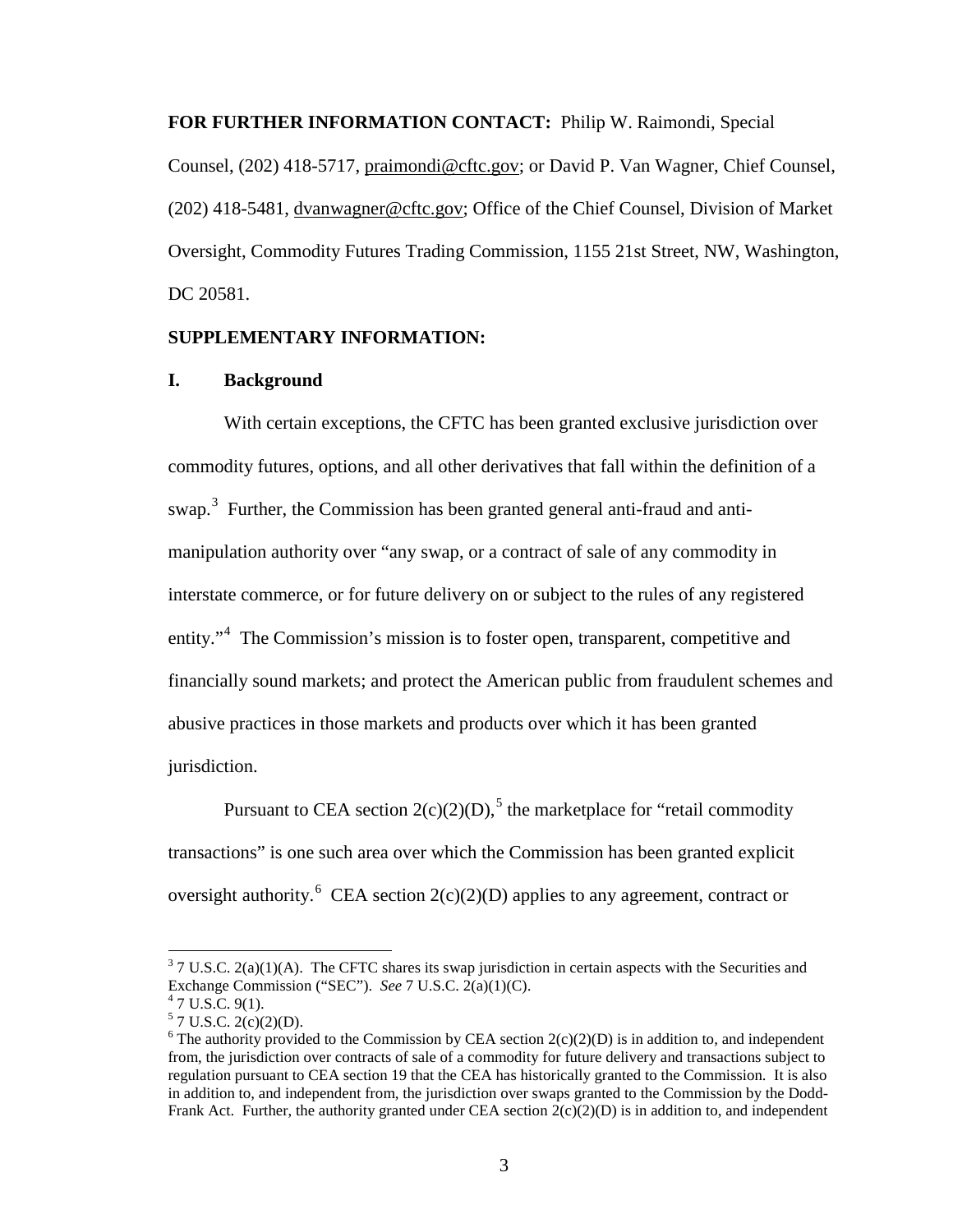transaction in any commodity that is entered into with, or offered to (even if not entered into with), a person that is neither an eligible contract participant<sup>[7](#page-3-0)</sup> nor an eligible commercial entity<sup>[8](#page-3-1)</sup> ("retail") on a leveraged or margined basis, or financed by the offeror, the counterparty or a person acting in concert with the offeror or counterparty on a similar basis.<sup>[9](#page-3-2)</sup> CEA section  $2(c)(2)(D)$  further provides that such an agreement, contract or transaction is subject to CEA sections  $4(a)$ ,  $^{10}$  $^{10}$  $^{10}$ ,  $4(b)$ ,  $^{11}$  $^{11}$  $^{11}$  and  $4b$ <sup>[12](#page-3-5)</sup> "as if the agreement, contract or transaction was a contract of sale of a commodity for future delivery."<sup>[13](#page-3-6)</sup> The statute, however, excepts certain transactions from its application. In particular, CEA section  $2(c)(2)(D)(ii)(III)(aa)^{14}$  $2(c)(2)(D)(ii)(III)(aa)^{14}$  $2(c)(2)(D)(ii)(III)(aa)^{14}$  excepts a contract of sale that "results in actual delivery within 28 days or such other longer period as the Commission may determine by rule or regulation based upon the typical commercial practice in cash or spot markets for the commodity involved."[15](#page-3-8) If no exception is applicable, these retail transactions are "commodity interests" subject to Commission regulations together with futures, options, and swaps.<sup>[16](#page-3-9)</sup> Under this authority, the Commission regulates retail commodity

l

of, the Commission's ability to bring enforcement actions for fraud or manipulation in connection with swaps, contracts of sale of any commodity in interstate commerce, or for future delivery on or subject to the rules of any registered entity. 7 U.S.C. 9(1), 9(3), 13(a)(2); 17 CFR 180.1, 180.2.  $^{7}$  7 U.S.C. 1a(18).

<span id="page-3-0"></span>

<span id="page-3-1"></span><sup>8</sup> 7 U.S.C. 1a(17); *see also* 7 U.S.C. 2(c)(2)(D)(iv). <sup>9</sup> 7 U.S.C. 2(c)(2)(D)(i).

<span id="page-3-3"></span><span id="page-3-2"></span><sup>&</sup>lt;sup>10</sup> 7 U.S.C. 6(a) (prohibiting the off-exchange trading of futures transactions by U.S. persons unless the transaction is conducted on or subject to the rules of a designated contract market).

<span id="page-3-4"></span> $11$  7 U.S.C. 6(b) (permitting foreign boards of trade registered with the Commission with the ability to

<span id="page-3-5"></span>provide direct access to U.S. persons).<br><sup>12</sup> 7 U.S.C. 6b (prohibiting fraudulent conduct in connection with any contract of sale of any commodity in interstate commerce, among other things).

<span id="page-3-8"></span>

<span id="page-3-7"></span><span id="page-3-6"></span><sup>&</sup>lt;sup>13</sup> 7 U.S.C. 2(c)(2)(D)(iii). <sup>14</sup> 7 U.S.C. 2(c)(2)(D)(iii). <sup>14</sup> 7 U.S.C. 2(c)(2)(D)(iii)(III)(aa). <sup>15</sup> The Commission has not adopted any regulations permitting a longer actual delivery period for any commodity pursuant to this statute. Accordingly, the 28-day actual delivery period remains applicable to all commodities, while retail foreign currency transactions remain subject to a 2-day actual delivery period pursuant to CEA section  $2(c)(2)(C)$ .

<span id="page-3-9"></span> $16$  17 CFR 1.3(yy).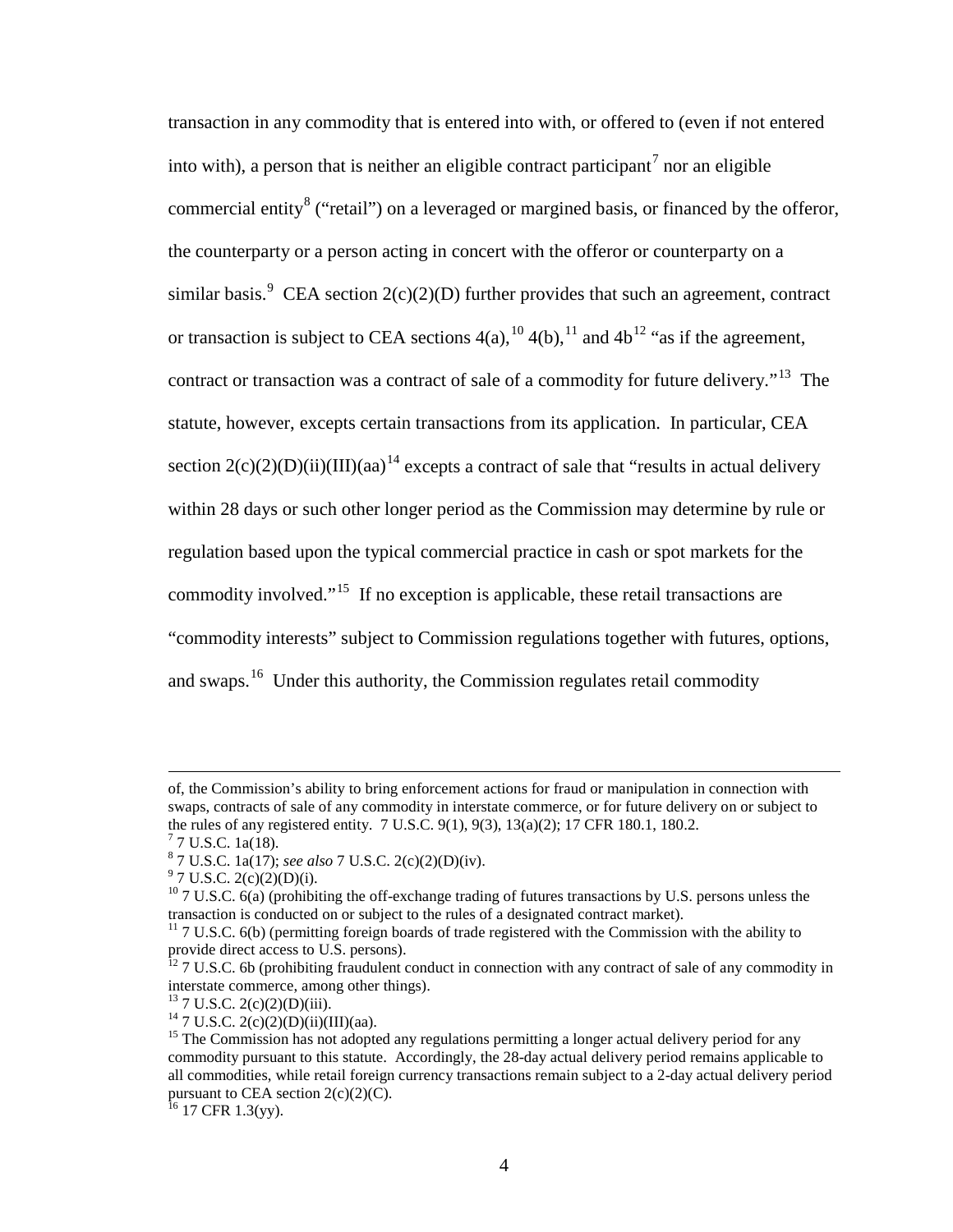transactions, with the exception of contracts of sale that result in actual delivery within 28 days. $17$ 

The Dodd-Frank Act added CEA section  $2(c)(2)(D)$  to address certain judicial uncertainty involving the Commission's regulatory oversight capabilities. The Commission has long held that certain speculative commodity transactions involving leverage or margin may have indicia of futures contracts, subjecting them to Commission oversight.<sup>[18](#page-4-1)</sup> However, judicial decisions emerged that called into question the Commission's oversight over certain leveraged retail transactions in currencies and other commodities.[19](#page-4-2) In 2008, Congress addressed this judicial uncertainty by providing the Commission with more explicit authority over retail foreign currency transactions in CEA section  $2(c)(2)(C)$ .<sup>20</sup> These new statutory provisions established a two-day actual delivery exception for such transactions.<sup>21</sup> Two years later, Congress provided the Commission with explicit oversight authority over all other "retail commodity transactions" in CEA section  $2(c)(2)(D)^{2}$ . As noted, these new statutory provisions

<span id="page-4-0"></span><sup>&</sup>lt;sup>17</sup> In addition, certain commercial transactions and securities are excepted pursuant to CEA section

<span id="page-4-1"></span><sup>2(</sup>c)(2)(D)(ii). <sup>18</sup> *See In re Stovall*, CFTC Docket No. 75-7 [1977-1980 Transfer Binder] Comm. Fut. L. Rep. (CCH) ¶ 20,941, at 23,777 (CFTC Dec. 6, 1979) (applying traditional elements of a futures contract to a purported

<span id="page-4-2"></span>cash transaction).<br>
<sup>19</sup> See, e.g., CFTC v. Zelener, 373 F.3d 861 (7th Cir. 2004); CFTC v. Erskine, 512 F.3d 309 (6th Cir. 2008).<br>
<sup>20</sup> See Food, Conservation and Energy Act of 2008, Public Law 110–246, 122 Stat. 1651 (20

<span id="page-4-3"></span>

<span id="page-4-5"></span><span id="page-4-4"></span>Stat. 1376 (2010); *see also Hearing to Review Implications of the CFTC v. Zelener Case Before the Subcomm. on General Farm Commodities and Risk Management of the H. Comm. on Agriculture*, 111th Cong. 52–664 (2009) (statement of Rep. Marshall, Member, H. Comm. on Agriculture) ("If in substance it is a futures contract, it is going to be regulated. It doesn't matter how clever your draftsmanship is."); 156 Cong. Rec. S5,924 (daily ed. July 15, 2010) (statement of Sen. Lincoln) ("Section 742 corrects [any regulatory uncertainty] by extending the Farm Bill's "*Zelener* fraud fix" to retail off-exchange transactions in *all* commodities.") (emphasis added).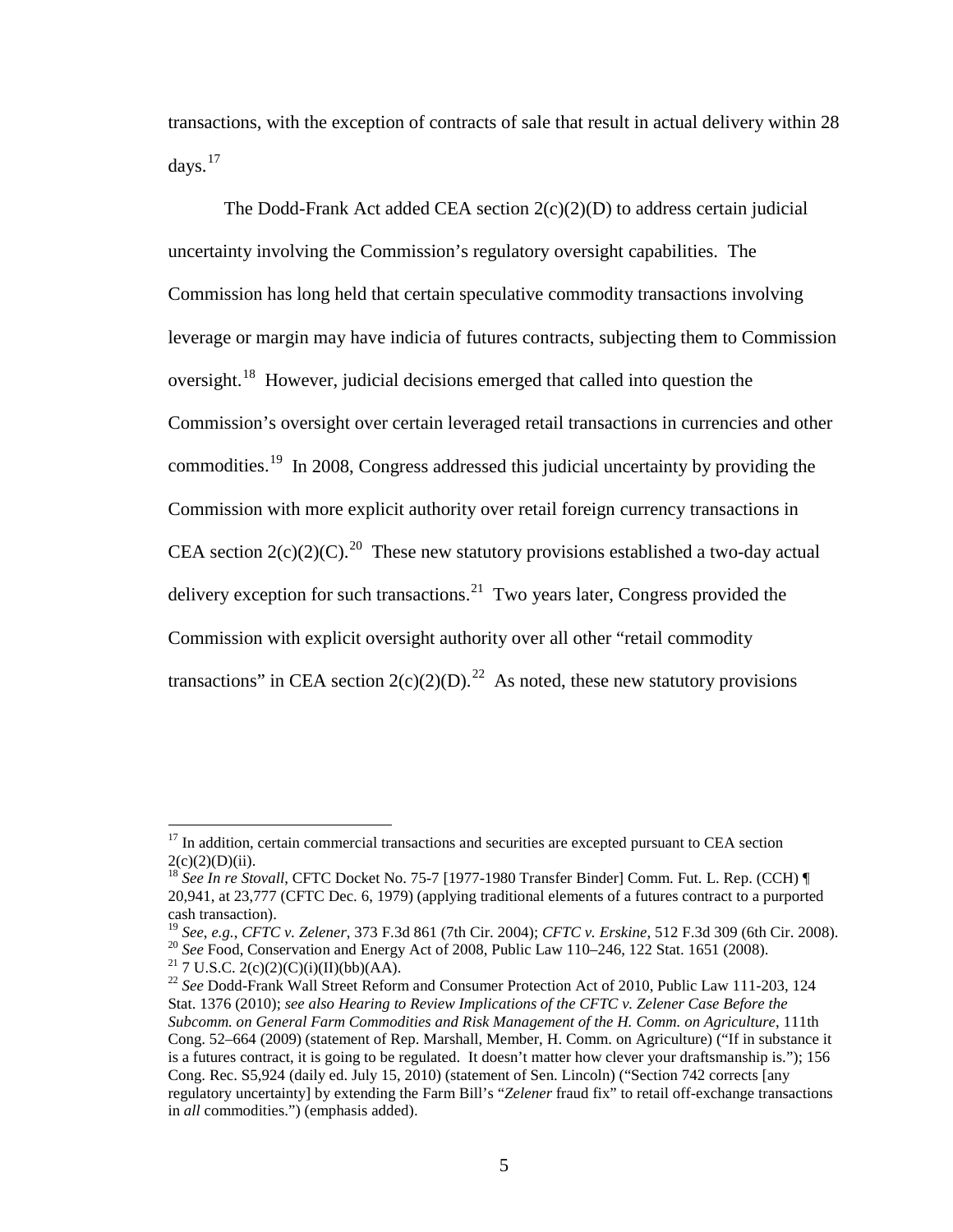established an exception for instances when actual delivery of the commodity occurs within 28 days. $23$ 

In connection with its retail commodity transaction oversight, the Commission previously issued a proposed interpretation of the term "actual delivery" in the context of CEA section  $2(c)(2)(D)$ , accompanied by a request for comment.<sup>24</sup> In that interpretation, the Commission provided several examples of what may and may not satisfy the actual delivery exception. After reviewing public comments, the Commission issued a final interpretation in 2013 (the "2013 Guidance").<sup>[25](#page-5-2)</sup>

The 2013 Guidance explained that the Commission will consider evidence "beyond the four corners of contract documents" to assess whether actual delivery of the commodity occurred.<sup>[26](#page-5-3)</sup> The Commission further noted that it will "employ a functional" approach and examine how the agreement, contract, or transaction is marketed, managed, and performed, instead of relying solely on language used by the parties in the agreement, contract, or transaction."<sup>[27](#page-5-4)</sup> The 2013 Guidance also included a list of relevant factors the Commission will consider in an actual delivery determination<sup>[28](#page-5-5)</sup> and again provided examples<sup>[29](#page-5-6)</sup> of what may and may not constitute actual delivery. As per the 2013 Guidance, the only satisfactory examples of actual delivery involve transfer of title and

<span id="page-5-2"></span>

<span id="page-5-3"></span>

<span id="page-5-5"></span><span id="page-5-4"></span>

<span id="page-5-1"></span><span id="page-5-0"></span><sup>&</sup>lt;sup>23</sup> 7 U.S.C. 2(c)(2)(D)(ii)(III)(aa).<br><sup>24</sup> Retail Commodity Transactions Under Commodity Exchange Act, 76 FR 77,670 (Dec. 14, 2011).<br><sup>25</sup> Retail Commodity Transactions Under Commodity Exchange Act, 78 FR 52,426 (Aug. 23, location of the commodity purchased or sold, both before and after execution of the agreement, contract, or transaction, including all related documentation; the nature of the relationship between the buyer, seller, and possessor of the commodity purchased or sold; and the manner in which the purchase or sale is recorded and completed." 78 FR at 52,428.

<span id="page-5-6"></span> $^{29}$  In the 2013 Guidance, Examples 1 and 2 illustrate circumstances where actual delivery is made, while Examples 3, 4 and 5 illustrate circumstances where actual delivery is not made. In setting forth the examples, the Commission made clear that they are non-exclusive and were intended to provide the public with guidance on how the Commission would apply the interpretation. 78 FR at 52,427-28.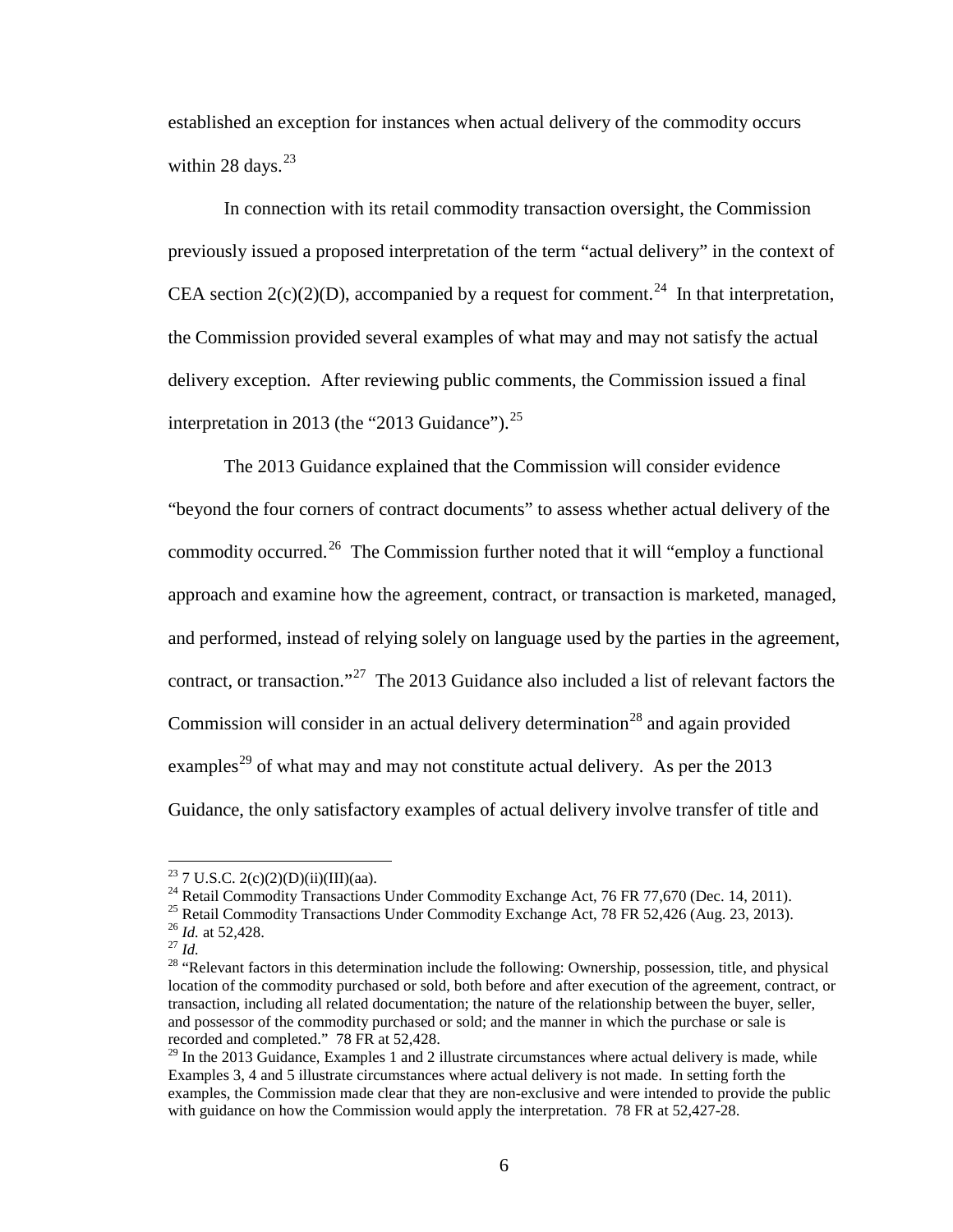possession of the commodity to the purchaser or a depository acting on the purchaser's behalf.<sup>30</sup> Among other things, mere book entries and certain instances where a purchase is "rolled, offset, or otherwise netted with another transaction" do not constitute actual delivery. $31$ 

Within a year after the 2013 Guidance was released, the Eleventh Circuit issued an opinion affirming a preliminary injunction obtained by the Commission in *CFTC v. Hunter Wise Commodities, LLC*. [32](#page-6-2) *Hunter Wise* further reinforced the Commission's interpretation of actual delivery in the 2013 Guidance. Specifically, the Eleventh Circuit recognized that delivery "denotes a transfer of possession and control."<sup>33</sup> Indeed, "[i]f 'actual delivery' means anything, it means something other than simply 'delivery,' for we must attach meaning to Congress's use of the modifier 'actual.'"[34](#page-6-4) Accordingly, the Court stated that actual delivery "denotes '[t]he act of giving real and immediate possession to the buyer or the buyer's agent" and constructive delivery does not suffice.<sup>35</sup> Notably, the Eleventh Circuit found that its own holding harmonized with the 2013 Guidance and recognized that the legislative history behind CEA section  $2(c)(2)(D)$  also "complements" its decision.<sup>[36](#page-6-6)</sup>

Soon after the *Hunter Wise* decision, the Commission established that virtual currency is a commodity as that term is defined by CEA section  $1a(9)$ .<sup>37</sup> Subsequently,

<span id="page-6-2"></span>

<span id="page-6-1"></span><span id="page-6-0"></span><sup>30</sup> *Id.* <sup>31</sup> *Id.* <sup>32</sup> *CFTC v. Hunter Wise Commodities, LLC, et al.*, 749 F.3d 967 (11th Cir. 2014) (hereinafter, *Hunter*  Wise).<br><sup>33</sup> 749 F.3d at 978-79, (citing *Black's Law Dictionary* 494 (9th ed. 2009)).<br><sup>34</sup> 749 F.3d at 979.<br><sup>35</sup> *Id.*<br><sup>36</sup> 749 F.3d at 977.<br><sup>37</sup> *In re Coinflip, Inc., d/b/a Derivabit, and Francisco Riordan, CFTC Docket N* 

<span id="page-6-4"></span><span id="page-6-3"></span>

<span id="page-6-6"></span><span id="page-6-5"></span>

<span id="page-6-7"></span><sup>5535736, [</sup>Current Transfer Binder] Comm. Fut. L. Rep. (CCH) ¶ 33,538 (CFTC Sept. 17, 2015) (consent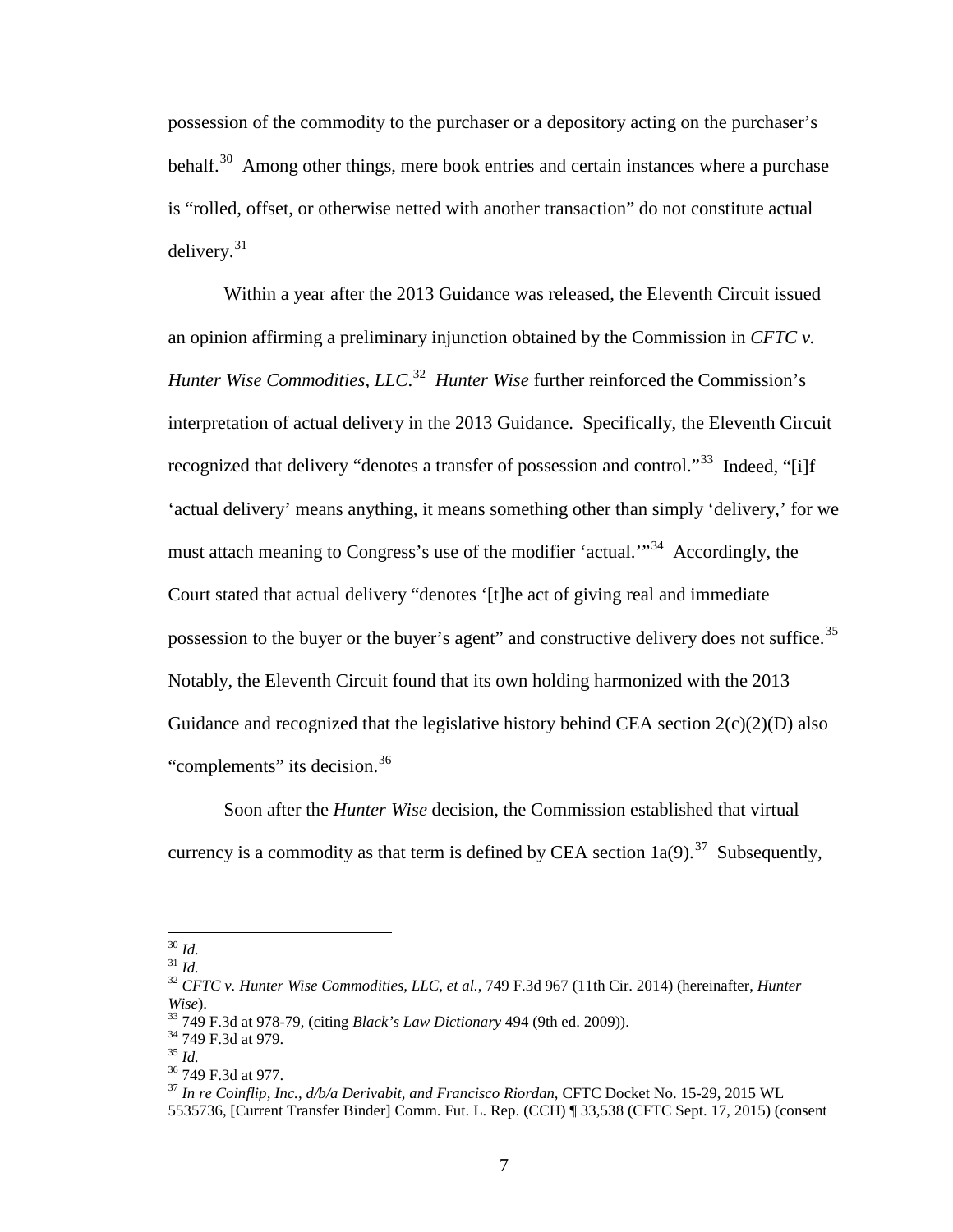the Commission brought its first enforcement action against a platform that offered virtual currency transactions to retail customers on a leveraged, margined, or financed basis without registering with the Commission.<sup>[38](#page-7-0)</sup> In the *Bitfinex* settlement order, the Commission found that the virtual currency platform violated CEA sections 4(a) and 4d because the unregistered entity "did not actually deliver bitcoins purchased from them" as prescribed within the actual delivery exception.<sup>39</sup> Rather, the entity "held the purchased bitcoins in bitcoin deposit wallets that it owned and controlled."<sup>[40](#page-7-2)</sup>

After *Bitfinex*, the Commission received requests for guidance with regard to the meaning of the actual delivery exception in the specific context of virtual currency transactions. Accordingly, the Commission has decided to issue this proposed interpretation and seek public comment. The Commission is issuing this proposed interpretation to inform the public of the Commission's views as to the meaning of the term "actual delivery" in the context of virtual currency and to provide the public with guidance on how the Commission intends to assess whether any given retail commodity transaction in virtual currency (whereby an entity or platform offers margin trading or otherwise facilitates<sup>[41](#page-7-3)</sup> the use of margin, leverage, or financing arrangements for their retail market participants) results in actual delivery, as the term is used in CEA section  $2(c)(2)(D)(ii)(III)(aa).<sup>42</sup>$  $2(c)(2)(D)(ii)(III)(aa).<sup>42</sup>$  $2(c)(2)(D)(ii)(III)(aa).<sup>42</sup>$  The Commission requests comment generally on this proposed

l

order); *In re TeraExchange LLC*, CFTC Docket No. 15-33, 2015 WL 5658082, [Current Transfer Binder]<br>Comm. Fut. L. Rep. (CCH) ¶ 33,546 (CFTC Sept. 24, 2015) (consent order).

<span id="page-7-0"></span><sup>&</sup>lt;sup>38</sup> In re BFXNA INC.  $d/b/a$  BITFINEX, CFTC Docket No. 16-19 (June 2, 2016) (consent order) (hereinafter, Bitfinex).

<span id="page-7-2"></span><span id="page-7-1"></span>

<span id="page-7-3"></span>

<sup>&</sup>lt;sup>39 *Id.* 40 *Id.*<br><sup>40</sup> *Id.* 41 Specifically, CEA section 2(c)(2)(D)(i) captures any such retail commodity transaction "entered into, or</sup> offered … on a leveraged or margined basis, or financed by the offeror, the counterparty, or a person acting in concert with the offeror or counterparty on a similar basis."<br> $^{42}$  7 U.S.C. 2(c)(2)(D)(ii)(III)(aa).

<span id="page-7-4"></span>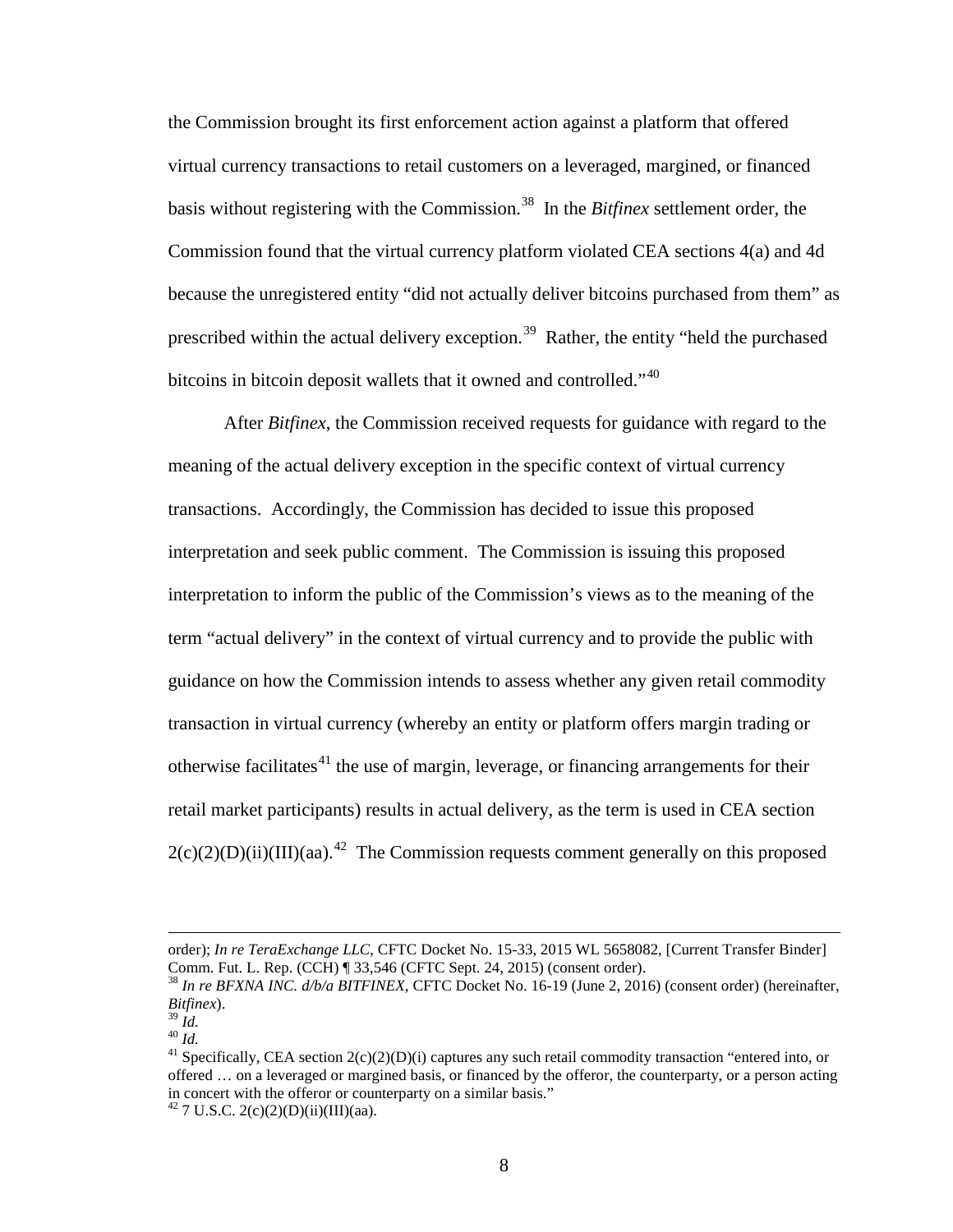interpretation and further invites comment on specific questions, as outlined within this release.

# **II. Commission Interpretation of Actual Delivery for Virtual Currency**

# *A. Virtual Currency As a Commodity*

As noted previously, the Commission considers virtual currency to be a commodity,<sup>[43](#page-8-0)</sup> like many other intangible commodities that the Commission has recognized over the course of its existence (e.g., renewable energy credits and emission allowances, certain indices, and certain debt instruments, among others).<sup>[44](#page-8-1)</sup> Indeed, since their inception, virtual currency structures were proposed as digital alternatives to gold and other precious metals.<sup>45</sup> As a commodity, virtual currency is subject to applicable provisions of the CEA and Commission regulations.

The Commission interprets the term virtual currency broadly. In the context of this interpretation, virtual or digital currency:<sup>[46](#page-8-3)</sup> encompasses any digital representation of value (a "digital asset") that functions as a medium of exchange, and any other digital unit of account that is used as a form of a currency (i.e., transferred from one party to another as a medium of exchange); may be manifested through units, tokens, or coins,

<span id="page-8-0"></span><sup>43</sup> *In re Coinflip, Inc., d/b/a Derivabit, and Francisco Riordan*, CFTC Docket No. 15-29, 2015 WL 5535736, [Current Transfer Binder] Comm. Fut. L. Rep. (CCH) ¶ 33,538 (CFTC Sept. 17, 2015) (consent order); *In re TeraExchange LLC*, CFTC Docket No. 15-33, 2015 WL 5658082, [Current Transfer Binder]<br>Comm. Fut. L. Rep. (CCH) ¶ 33.546 (CFTC Sept. 24, 2015) (consent order).

<span id="page-8-1"></span><sup>&</sup>lt;sup>44</sup> See generally Further Definition of "Swap," "Security-Based Swap," and "Security-Based Swap Agreement"; Mixed Swaps; Security-Based Swap Agreement Recordkeeping, 77 FR 48,208 at 48,233 (Aug. 13, 2012) (discussing application of the swap forward exclusion to intangible commodities). <sup>45</sup> Nick Szabo, *Bit gold*, Unenumerated (Dec. 27, 2008)[, http://unenumerated.blogspot.com/2005/12/bit-](http://unenumerated.blogspot.com/2005/12/bit-gold.html)

<span id="page-8-3"></span><span id="page-8-2"></span>[gold.html.](http://unenumerated.blogspot.com/2005/12/bit-gold.html)<br><sup>46</sup> The Commission uses the term "virtual currency" and "digital currency" interchangeably for purposes of this proposed interpretation. However, the Commission acknowledges that the two terms may have certain practical differences in other contexts. For example, one view is that "digital currency" includes fiat currencies, while "virtual currency" does not. *See* The Financial Action Task Force [FATF], *Virtual Currencies: Key Definitions and Potential AML/CFT Risks*, at 4 (June 27, 2014), [http://www.fatf](http://www.fatf-gafi.org/media/fatf/documents/reports/Virtual-currency-key-definitions-and-potential-aml-cft-risks.pdf)[gafi.org/media/fatf/documents/reports/Virtual-currency-key-definitions-and-potential-aml-cft-risks.pdf.](http://www.fatf-gafi.org/media/fatf/documents/reports/Virtual-currency-key-definitions-and-potential-aml-cft-risks.pdf)  Further, this interpretation is not intended to encompass transactions otherwise covered by CEA section 2(c)(2)(C) and related Commission regulations.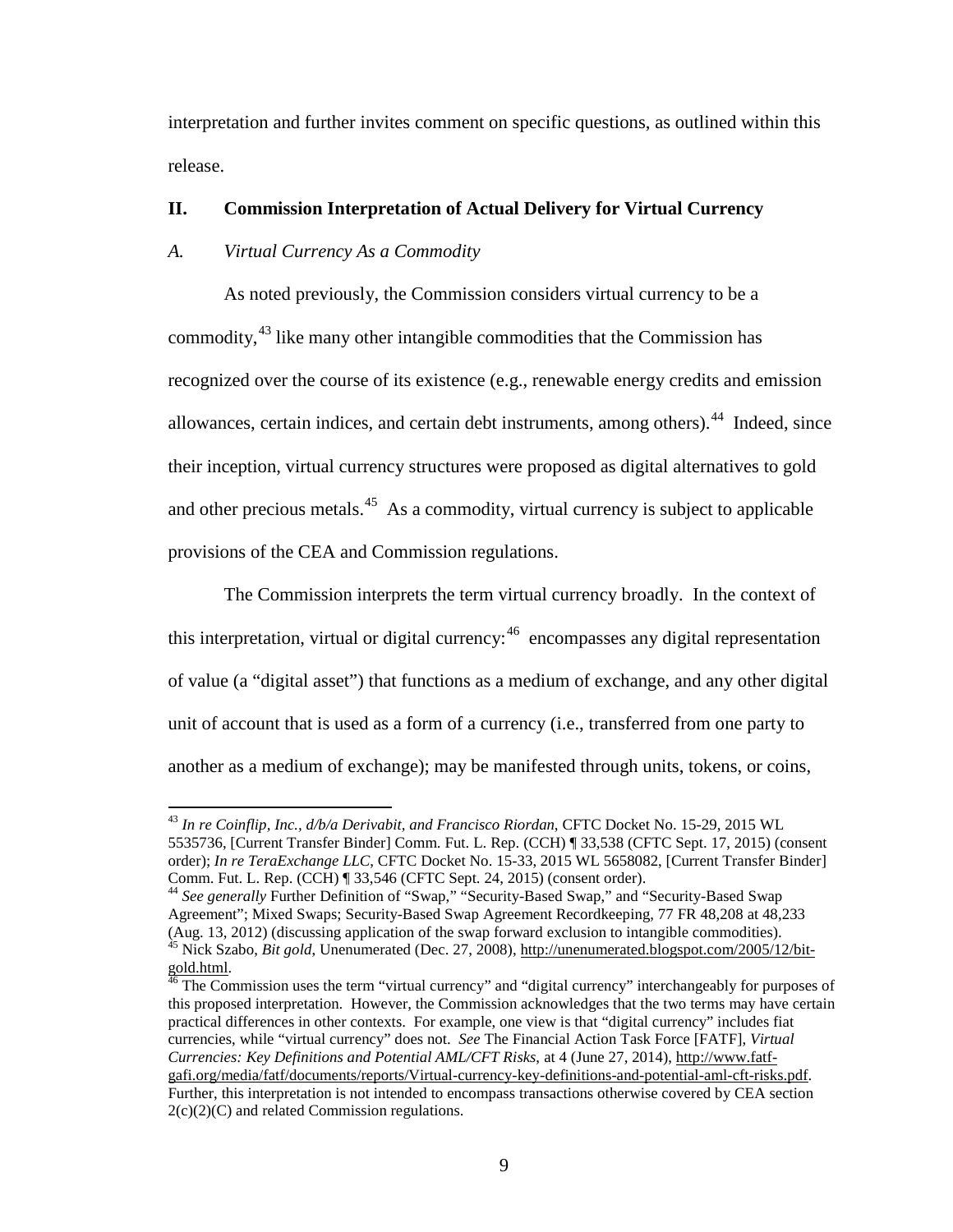among other things; and may be distributed by way of digital "smart contracts," among other structures.<sup>[47](#page-9-0)</sup> However, the Commission notes that it does not intend to create a bright line definition at this time given the evolving nature of the commodity and, in some instances, its underlying public distributed ledger technology ("DLT" or "blockchain").

# *B. The Commission's Interest in Virtual Currency*

The Commission recognizes that certain virtual currencies and their underlying blockchain technologies have the potential to yield notable advancements in applications of financial technology ("FinTech"). Indeed, as part of its efforts to facilitate beneficial FinTech innovation and help ensure market integrity, the Commission launched the LabCFTC initiative.<sup>48</sup> This initiative provides the Commission with a platform to engage the FinTech community and promote market-enhancing innovation in furtherance of improving the quality, resiliency, and competitiveness of the markets overseen by the Commission. As such, the Commission is closely following the development and continuing evolution of blockchain technologies and virtual currencies.

Moreover, since virtual currency can serve as an underlying component of derivatives transactions, the Commission maintains a close interest in the development of the virtual currency marketplace generally. As a practical matter, virtual currency, by

<span id="page-9-0"></span> $47$  One prominent type of virtual currency is cryptocurrency. Cryptocurrency is described as "an electronic payment system based on cryptographic proof instead of trust, allowing any two willing parties to transact directly with each other without the need for a trusted third party." Satoshi Nakamoto, *Bitcoin: A Peer-to-Peer Electronic Cash System* (Oct. 31, 2008), [https://bitcoin.org/bitcoin.pdf.](https://bitcoin.org/bitcoin.pdf) Transactions are represented by a hash or "chain of digital signatures," which takes into account the previous owner and the next owner. Given the lack of a centralized authority, transaction verification is "publicly announced" in a transparent ledger "system for participants to agree on a single history" of transactions. *Id.* Each transaction moves from one digital wallet to another, recognized as "nodes" on a distributed ledger network. This structure represents one form of DLT or blockchain technology, which underlies bitcoin – a widely traded virtual currency.

<span id="page-9-1"></span><sup>48</sup> *See* Press Release, Commodity Futures Trading Commission, CFTC Launches LabCFTC as Major FinTech Initiative (May 17, 2017), [http://www.cftc.gov/PressRoom/PressReleases/pr7558-17.](http://www.cftc.gov/PressRoom/PressReleases/pr7558-17)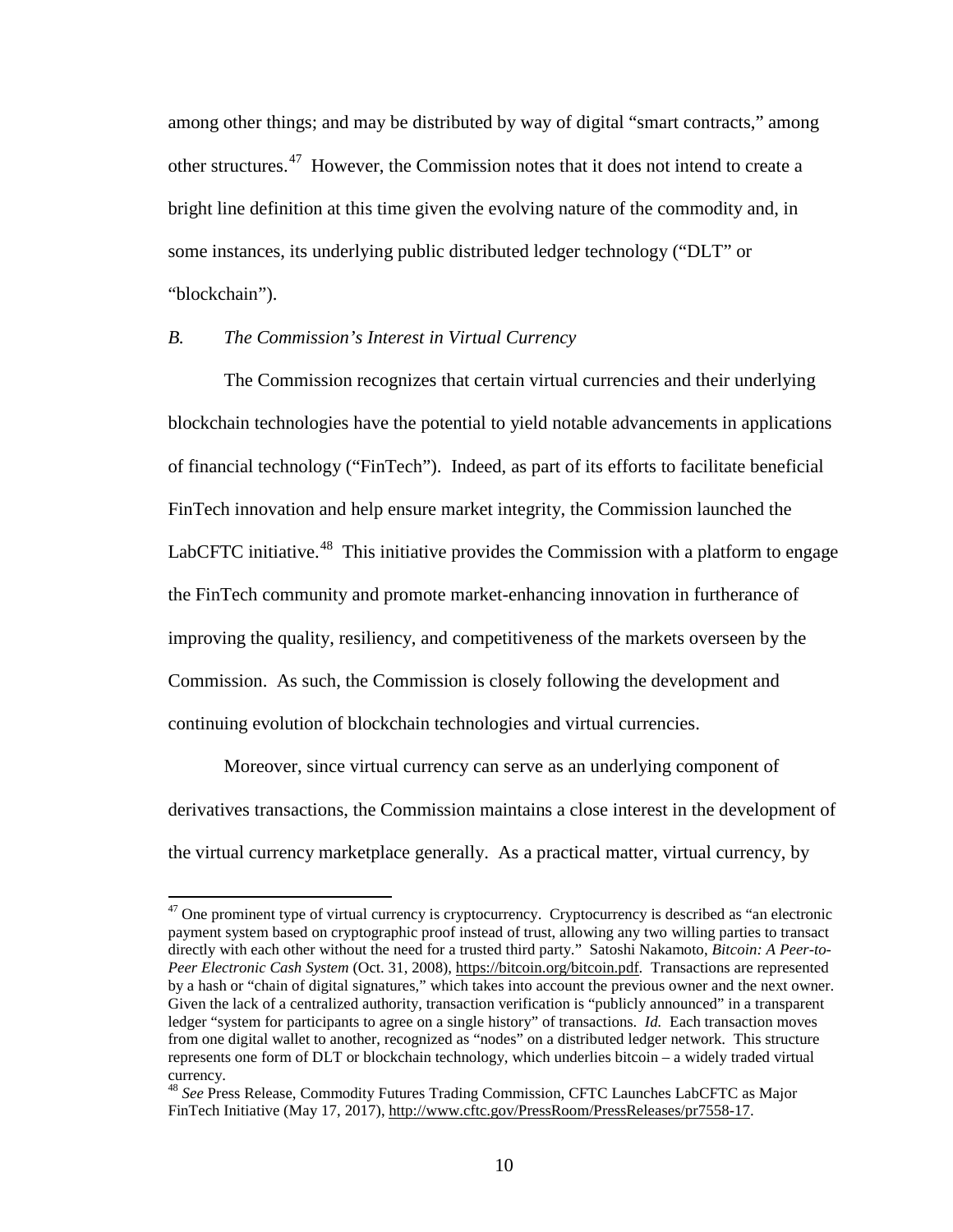virtue of its name, represents a digital medium of exchange for goods and services, similar to fiat currency.<sup>[49](#page-10-0)</sup> Over time, numerous centralized platforms have emerged as markets to convert virtual currency into fiat currency or other virtual currencies. These platforms provide a place to immediately exchange one commodity for another "on the spot."

Some of these centralized platforms also attempt to cater to those that wish to speculate on the price movements of a virtual currency against other currencies. For example, a speculator may purchase virtual currency using borrowed money in the hopes of covering any outstanding balance owed through profits from favorable price movements in the future. This interpretation is specifically focused on such "retail commodity transactions," whereby an entity or platform: (i) offers margin trading or otherwise facilitates<sup>[50](#page-10-1)</sup> the use of margin, leverage, or financing arrangements for their retail market participants; (ii) typically to enable such participants to speculate or capitalize on price movements of the commodity – two hallmarks of a regulated futures marketplace.<sup>[51](#page-10-2)</sup>

<span id="page-10-0"></span><sup>49</sup> Michael J. Casey and Paul Vigna, *Bitcoin and the Digital-Currency Revolution*, The Wall Street Journal (Jan. 23, 2015),<https://www.wsj.com/articles/the-revolutionary-power-of-digital-currency-1422035061> ("Once inside the coffee shop, you will open your wallet's smartphone app and hold its QR code reader up to the coffee shop's device" to buy a cup of coffee).

<span id="page-10-1"></span><sup>&</sup>lt;sup>50</sup> As noted earlier, CEA section  $2(c)(2)(D)(i)$  captures any such retail transaction "entered into, or offered … on a leveraged or margined basis, or financed by the offeror, the counterparty, or a person acting in concert with the offeror or counterparty on a similar basis." The Commission views any financing arrangements facilitated, arranged, or otherwise endorsed by the offeror or counterparty to satisfy this statutory definition for purposes of this interpretation. <sup>51</sup> *See*, *e.g.*, *CFTC v. Int'l Foreign Currency, Inc.*, 334 F. Supp. 2d 305, 310 (E.D.N.Y. 2004) (listing

<span id="page-10-2"></span>elements typically found in a futures contract); *In re Stovall*, CFTC Docket No. 75-7 [1977-1980 Transfer Binder] Comm. Fut. L. Rep. (CCH) ¶ 20,941, at 23,777 (CFTC Dec. 6, 1979) (describing how futures contracts, being traded on margin, "are entered into primarily for the purpose of assuming or shifting the risk of change in value of commodities, rather than for transferring ownership of the actual commodities."); David J. Gilberg, *Regulation of New Financial Instruments Under the Federal Securities and Commodities Laws*, 39 Vand. L. Rev. 1599, 1603-04, n.14 (1986) (typically, futures "traders are interested only in obtaining cash payments of price differentials, not actual commodities").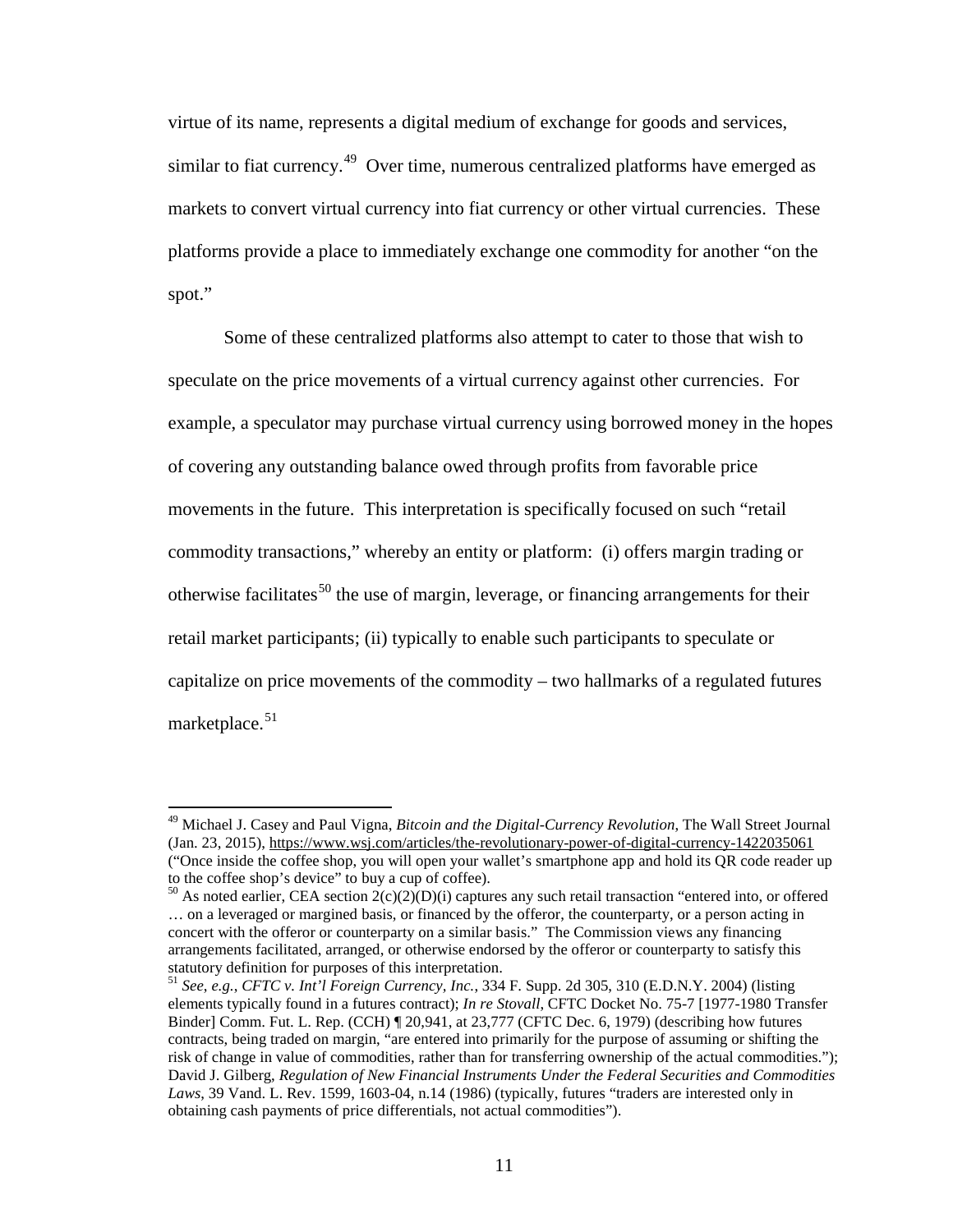Beyond their practical and speculative functions, the emergence of these nascent markets has also been negatively marked by a variety of retail customer harm that warrants the Commission's attention, including, among other things, flash crashes and other market disruptions,<sup>[52](#page-11-0)</sup> delayed settlements,<sup>[53](#page-11-1)</sup> alleged spoofing,<sup>[54](#page-11-2)</sup> hacks,<sup>[55](#page-11-3)</sup> alleged internal theft,  $56$  alleged manipulation,  $57$  smart contract coding vulnerabilities,  $58$  bucket shop arrangements and other conflicts of interest.<sup>59</sup> These types of activities perpetrated by bad actors can inhibit market-enhancing innovation, undermine market integrity, and stunt further market development.

<span id="page-11-0"></span><sup>52</sup> *See*, *e.g.*, Paul Vigna, *Virtual Currencies Bitcoin and Ether Wrap Up a Wild Quarter*, The Wall Street Journal, Jul. 3, 2017, at B6 (describing a recent flash crash affecting the price of virtual currency Ether, caused by "a multimillion-dollar sell order" that subsequently "sparked a cascade of stop-loss orders"); Paul Vigna, *BitBeat: Bitcoin Price Drops on Block-Size Debate, 'Flash Crash,'* The Wall Street Journal (Aug. 20, 2015), [http://blogs.wsj.com/moneybeat/2015/08/20/bitbeat-bitcoin-price-drops-on-block-size](http://blogs.wsj.com/moneybeat/2015/08/20/bitbeat-bitcoin-price-drops-on-block-size-debate-flash-crash/)[debate-flash-crash/](http://blogs.wsj.com/moneybeat/2015/08/20/bitbeat-bitcoin-price-drops-on-block-size-debate-flash-crash/) ("bitcoin's speculative traders love this kind of stuff [margin trading]; these guys could easily give Wall Street's casino hotshots a run for their money").

<span id="page-11-1"></span><sup>&</sup>lt;sup>53</sup> Paul Vigna, *Virtual Currencies Bitcoin and Ether Wrap Up a Wild Quarter*, The Wall Street Journal, Jul. 3, 2017, at B6 ("[t]here were delays of hours and even days.").

<span id="page-11-2"></span><sup>54</sup> Lionel Laurent, *Bitcoin Wrestles With Spoofy the Trader*, Bloomberg Gadfly (Aug. 7, 2017),

<span id="page-11-3"></span>[https://www.bloomberg.com/gadfly/articles/2017-08-07/bitcoin-has-a-spoofy-problem.](https://www.bloomberg.com/gadfly/articles/2017-08-07/bitcoin-has-a-spoofy-problem) <sup>55</sup> *See*, *e.g.*, Paul Vigna and Gregor Stuart Hunter, *Bitcoin Sinks After Exchange Reports Hack*, The Wall Street Journal (Aug. 3, 2016)[, http://www.wsj.com/articles/bitcoin-sinks-after-exchange-reports-hack-](http://www.wsj.com/articles/bitcoin-sinks-after-exchange-reports-hack-1470195727)[1470195727;](http://www.wsj.com/articles/bitcoin-sinks-after-exchange-reports-hack-1470195727) Nathaniel Popper and Rachel Abrams, *Apparent Theft Rattles the Bitcoin World*, N.Y. Times, Feb. 25, 2014, at B1; Alex Hern, *A History of Bitcoin Hacks*, The Guardian (Mar. 18, 2014),<br>http://www.theguardian.com/technology/2014/mar/18/history-of-bitcoin-hacks-alternative-currency.

<span id="page-11-4"></span><sup>&</sup>lt;sup>56</sup> Jessica Lipscomb, Cryptsy Founder Paul Vernon Disappeared, Along With Millions of His Customers' *Cash*, Miami New Times (Jun. 28, 2016), [http://www.miaminewtimes.com/news/cryptsy-founder-paul](http://www.miaminewtimes.com/news/cryptsy-founder-paul-vernon-disappeared-along-with-millions-of-his-customers-cash-8557571)[vernon-disappeared-along-with-millions-of-his-customers-cash-8557571.](http://www.miaminewtimes.com/news/cryptsy-founder-paul-vernon-disappeared-along-with-millions-of-his-customers-cash-8557571) <sup>57</sup> Izabella Kaminska, *When OTC markets backfire, bitcoin edition*, Financial Times - Alphaville (Mar. 8,

<span id="page-11-5"></span><sup>2017),</sup> [https://ftalphaville.ft.com/2017/03/08/2185731/when-otc-markets-backfire-bitcoin-edition.](https://ftalphaville.ft.com/2017/03/08/2185731/when-otc-markets-backfire-bitcoin-edition) <sup>58</sup> Matthew Leising, *The Ether Thief*, Bloomberg Markets Magazine (Jun. 13, 2017),

<span id="page-11-6"></span><https://www.bloomberg.com/features/2017-the-ether-thief/> (while not technically an event specific to any one platform, this hack illustrates an event that dramatically affected the price and status of a virtual

<span id="page-11-7"></span><sup>&</sup>lt;sup>59</sup> *See*, *e.g.*, Vitalik Buterin, *Bitfinex: Bitcoinica Rises From The Grave*, Bitcoin Magazine (Nov. 22, 2012), [http://bitcoinmagazine.com/articles/bitfinex-bitcoinica-rises-from-the-grave-1353644122;](http://bitcoinmagazine.com/articles/bitfinex-bitcoinica-rises-from-the-grave-1353644122) Matt Levine, *How A Bank Should Be?*, Bloomberg View (Mar. 11, 2015),

<https://www.bloomberg.com/view/articles/2015-03-11/how-should-a-bank-be-> ("Just because you mumble the word 'blockchain' doesn't make otherwise illegal things legal"); Matt Levine, *Bitcoin Bucket Shop Kicks Bucket*, Bloomberg View (Jun. 19, 2015), [https://www.bloomberg.com/view/articles/2015-06-](https://www.bloomberg.com/view/articles/2015-06-19/bitcoin-bucket-shop-kicks-bucket) [19/bitcoin-bucket-shop-kicks-bucket.](https://www.bloomberg.com/view/articles/2015-06-19/bitcoin-bucket-shop-kicks-bucket)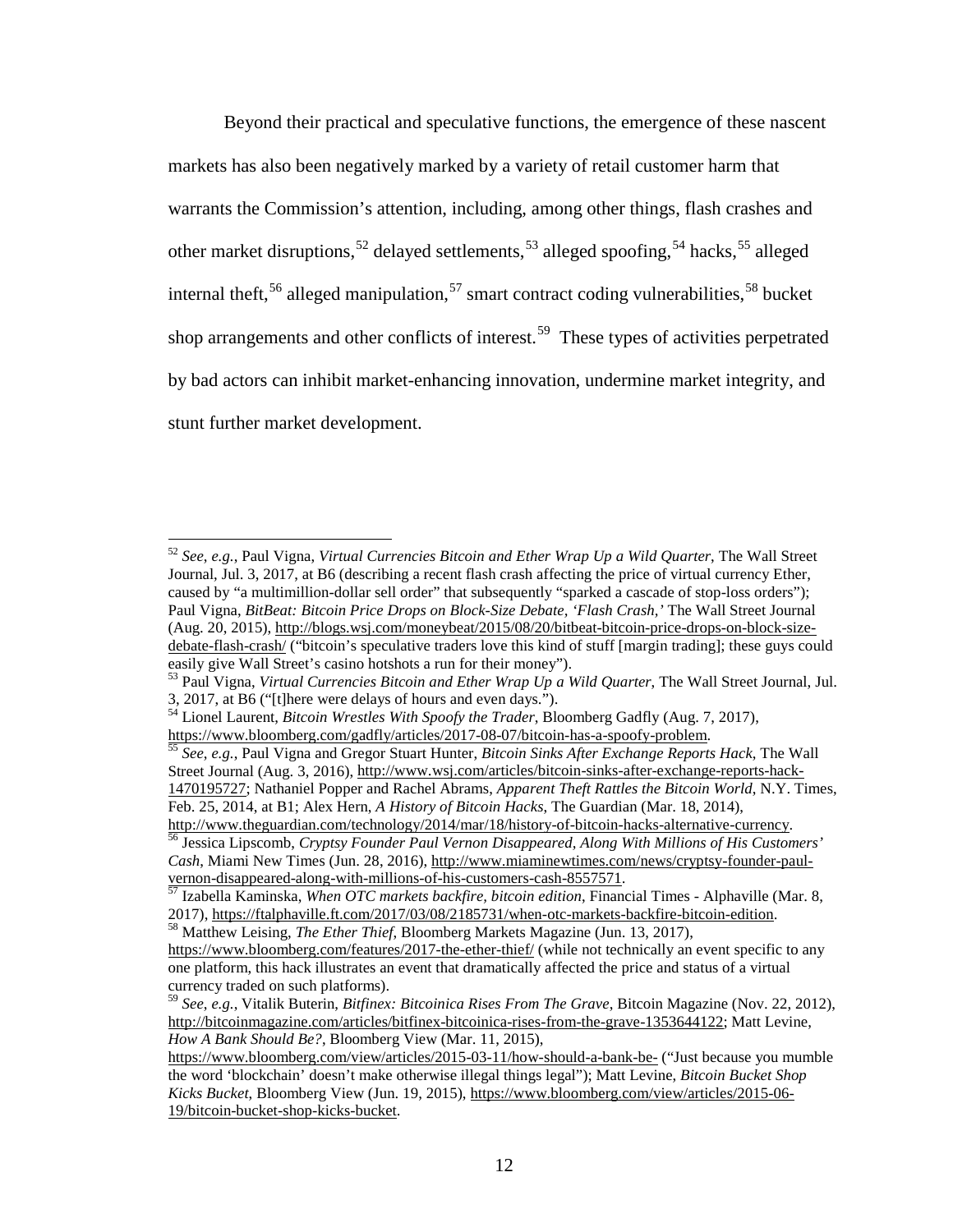# *C. Actual Delivery of Virtual Currency*

As underscored by its efforts to engage the FinTech community, the Commission emphasizes that it does not intend to impede market-enhancing innovation or otherwise harm the evolving virtual currency marketplace with this interpretation. To the contrary, the Commission believes this interpretation can help advance a healthy ecosystem and support further market-enhancing innovation. Additionally, the Commission takes seriously its goal of protecting U.S. retail market participants engaged in the virtual currency marketplace that falls within the Commission's jurisdiction – as it would with respect to retail market participants trading in any other retail commodity marketplace that falls within its jurisdiction. The Commission drafted this interpretation with such a balance in mind.

As discussed above, a retail commodity transaction may be excepted from CEA section  $2(c)(2)(D)$  (and thus not subject to CEA sections 4(a), 4(b), and 4b) if actual delivery of the commodity occurs within 28 days of the transaction.<sup>60</sup> The longstanding Model State Commodity Code also contains an exception from its "commodity contract" regulation when physical settlement occurs within 28 days.<sup>61</sup> However, the Model State Commodity Code provides for the ability to lengthen *or shorten* its 28-day physical delivery exception time period, while CEA section  $2(c)(2)(D)$  only provides the Commission with the ability to lengthen its actual delivery exception time period.<sup>62</sup> Therefore, absent Congressional action, the Commission is unable to reduce the actual delivery exception period for speculative, leverage-based retail commodity transactions

<span id="page-12-1"></span><span id="page-12-0"></span><sup>&</sup>lt;sup>60</sup> 7 U.S.C. 2(c)(2)(D)(ii)(III)(aa).<br><sup>61</sup> *See* Model State Commodity Code section 1.01(e), [1984-1986 Transfer Binder] Comm. Fut. L. Rep. (CCH) ¶ 22.568 (Apr. 5, 1985).

<span id="page-12-2"></span> $\frac{\partial^2}{\partial x^2}$  To date, the Commission has not chosen to extend the 28-day actual delivery period in any instance.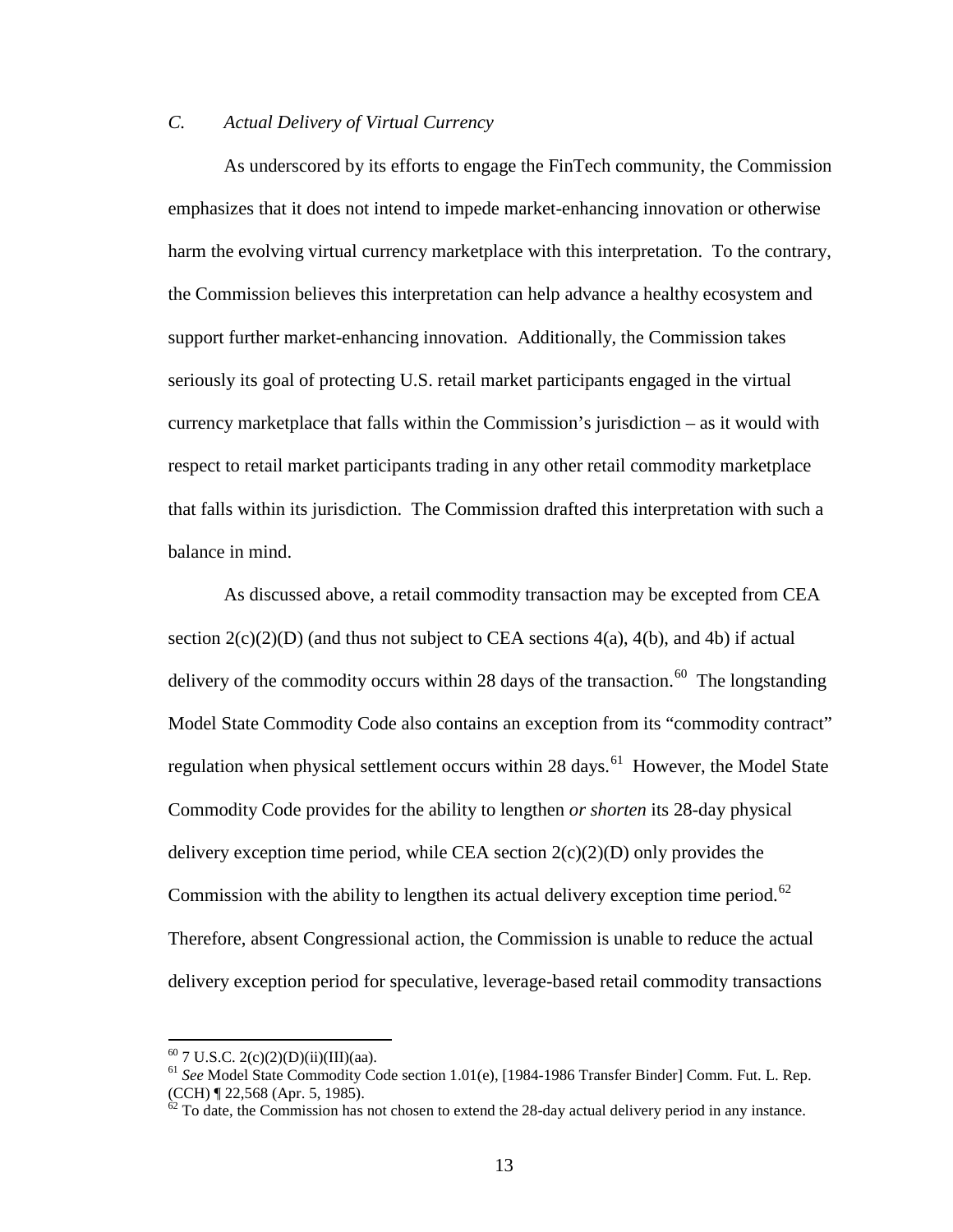in virtual currency. The one-size-fits-all 28 day delivery period in CEA section  $2(c)(2)(D)$  may not properly account for innovation or customary practice in certain cash markets, such as virtual currency transactions that would presumably take much less than 28 days to deliver to a purchaser in a typical spot transaction.<sup>63</sup> Without the application of CEA section  $2(c)(2)(D)$ , retail market participants that transact on platforms offering speculative transactions in virtual currency (involving margin, leverage, or other financing) will not be afforded many of the protections that flow from registration under the CEA. Despite the statutory limitations, the Commission will utilize its current statutory authority as best it can to prevent fraud in retail commodity transactions involving virtual currency.

The Commission, in interpreting the term actual delivery for the purposes of CEA section  $2(c)(2)(D)(ii)(III)(aa)$ , will continue to follow the 2013 Guidance and "employ a functional approach and examine how the agreement, contract, or transaction is marketed, managed, and performed, instead of relying solely on language used by the parties in the agreement, contract, or transaction."<sup>[64](#page-13-1)</sup>

Further, the Commission will continue to assess all relevant factors<sup>[65](#page-13-2)</sup> to aid in such an actual delivery determination. More specifically, the Commission's view of when "actual delivery" has occurred within the context of virtual currency requires:

(1) A customer having the ability to: (i) take possession and control of the entire quantity of the commodity, whether it was purchased on margin, or using leverage, or

<span id="page-13-0"></span><sup>&</sup>lt;sup>63</sup> Notably, Congress provided a 2-day actual delivery exception for retail foreign currency transactions.<br>See 7 U.S.C.  $2(c)(2)(C)(i)(II)(bb)(AA)$ .

<span id="page-13-2"></span><span id="page-13-1"></span><sup>&</sup>lt;sup>64</sup> 78 FR at 52,428.<br><sup>65</sup> This list includes, but is not limited to "[o]wnership, possession, title, and physical location of the commodity purchased or sold, both before and after execution of the agreement, contract, or transaction, including all related documentation; the nature of the relationship between the buyer, seller, and possessor of the commodity purchased or sold; and the manner in which the purchase or sale is recorded and completed." *Id*.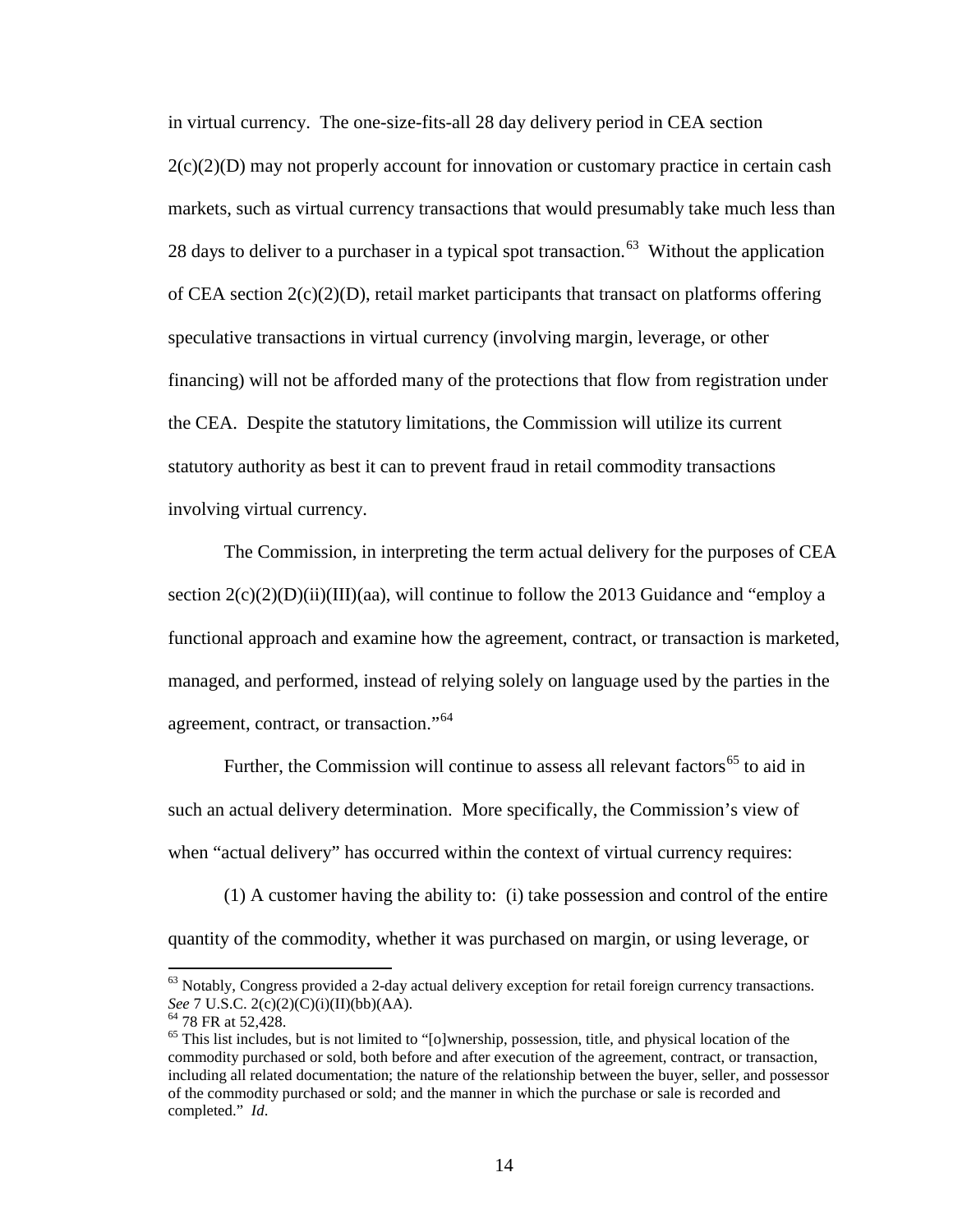any other financing arrangement, and (ii) use it freely in commerce (both within and away from any particular platform) no later than 28 days from the date of the transaction; and

(2) The offeror and counterparty seller (including any of their respective affiliates or other persons acting in concert with the offeror or counterparty seller on a similar basis)<sup>[66](#page-14-0)</sup> not retaining any interest in or control over any of the commodity purchased on margin, leverage, or other financing arrangement at the expiration of 28 days from the date of the transaction.<sup>[67](#page-14-1)</sup>

Consistent with the 2013 Guidance, a sham delivery does not constitute actual delivery for purposes of this interpretation. The offeror and counterparty seller, including their agents, must retain no interest or control whatsoever in the virtual currency acquired by the purchaser at the expiration of 28 days from the date of entering into the transaction. Indeed, in its simplest form, actual delivery of virtual currency connotes the ability of a purchaser to utilize the virtual currency purchased "on the spot" to immediately purchase goods or services with the currency elsewhere.

In the context of an "actual delivery" determination in virtual currency, physical settlement of the commodity must occur. A cash settlement or offset mechanism, as described in Example 4 below, will not satisfy the actual delivery exception of CEA

<span id="page-14-0"></span><sup>&</sup>lt;sup>66</sup> The Commission recognizes that the offeror of the transaction and the ultimate counterparty may be two separate entities or may be the same. For example, the Commission would consider as the offeror of the transaction a virtual currency platform that makes the transaction available to the retail customer or otherwise facilitates the transaction. That virtual currency platform could also be considered a counterparty to the transaction if, for example, the platform itself took the opposite side of the transaction or the purchaser of the virtual currency enjoyed privity of contract solely with the platform rather than the seller. Additionally, the Commission recognizes that some virtual currency platforms may provide a purchaser with the ability to source financing or leverage from other users or third parties. The Commission would consider such third parties or other users to be acting in concert with the offeror or counterparty seller on a similar basis.<br> $67$  Among other things, the Commission may look at whether the offeror or seller retain any ability to

<span id="page-14-1"></span>access or withdraw any quantity of the commodity purchased from the purchaser's account or wallet.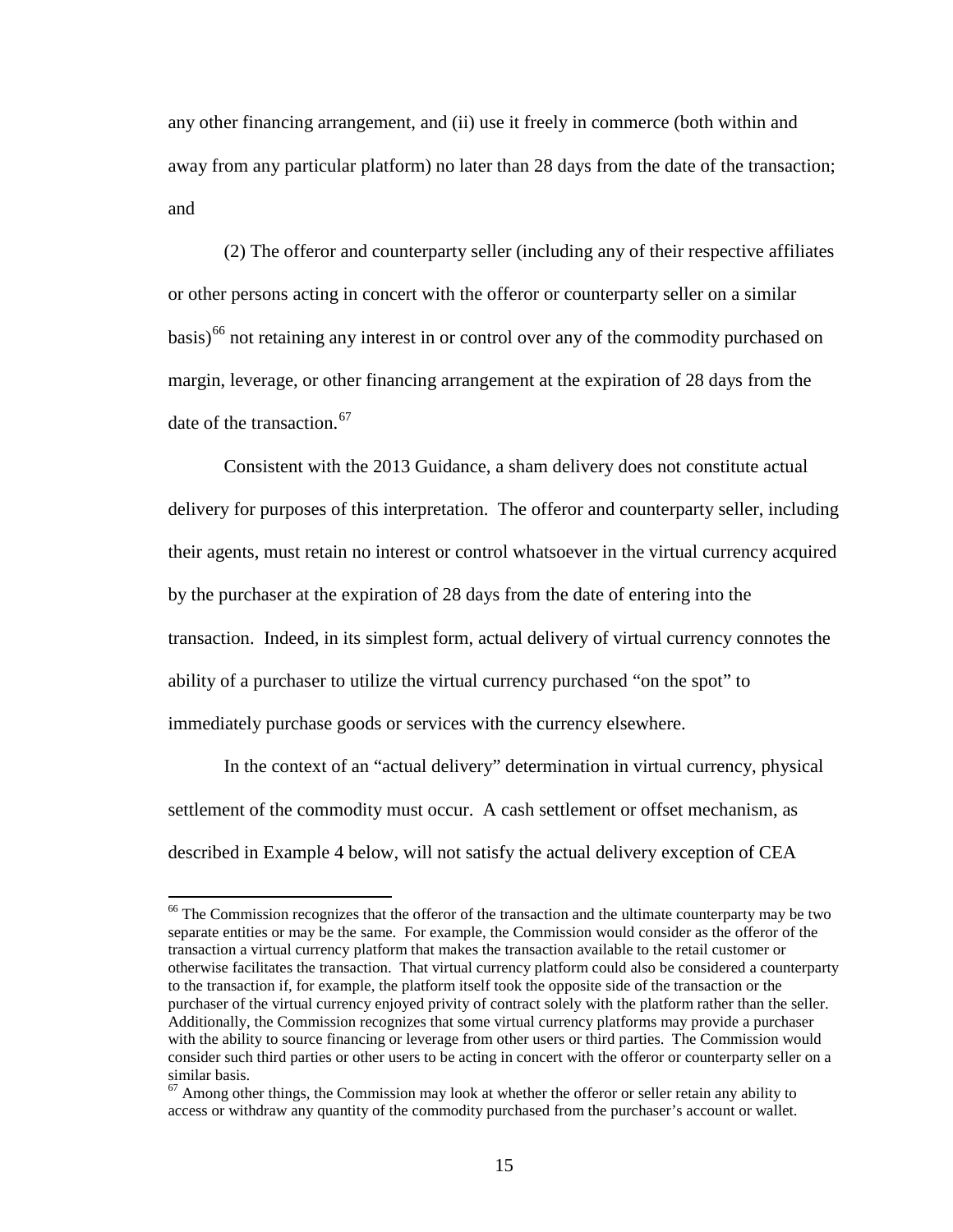section  $2(c)(2)(D)$ . The distinction between physical settlement and cash settlement in this context is akin to settlement of a spot foreign currency transaction at a commercial bank or hotel in a foreign nation – the customer receives physical foreign currency, not U.S. dollars. As mentioned, such physical settlement must occur within 28 days from the date on which the "agreement, contract, or transaction is entered into" to constitute "actual delivery."<sup>[68](#page-15-0)</sup>

Consistent with the interpretation above, the Commission provides the following non-exclusive examples to further clarify the meaning of actual delivery in the virtual currency context:

*Example 1*: Actual delivery of virtual currency will have occurred if, within 28 days of entering into an agreement, contract, or transaction, there is a record on the relevant public distributed ledger network or blockchain of the transfer of virtual currency, whereby the entire quantity of the purchased virtual currency, including any portion of the purchase made using leverage, margin, or other financing, is transferred from the counterparty seller's blockchain wallet<sup>[69](#page-15-1)</sup> to the purchaser's blockchain wallet, the counterparty seller retains no interest in or control over the transferred commodity, and the counterparty seller has transferred title<sup>[70](#page-15-2)</sup> of the commodity to the purchaser. When a matching platform or other third party offeror acts as an intermediary, the virtual currency's public distributed ledger must reflect the purchased virtual currency transferring from the counterparty seller's blockchain wallet to the third party offeror's

<span id="page-15-1"></span><span id="page-15-0"></span> $^{68}$  78 FR at 52,427.<br><sup>69</sup> The source of the virtual currency is provided for purposes of this example. However, the focus of this analysis remains on the actions that would constitute actual delivery of the virtual currency to the purchaser.

<span id="page-15-2"></span> $70$  For purposes of this interpretation, title may be reflected by linking an individual purchaser with proof of ownership of the particular wallet or wallets that contain the purchased virtual currency.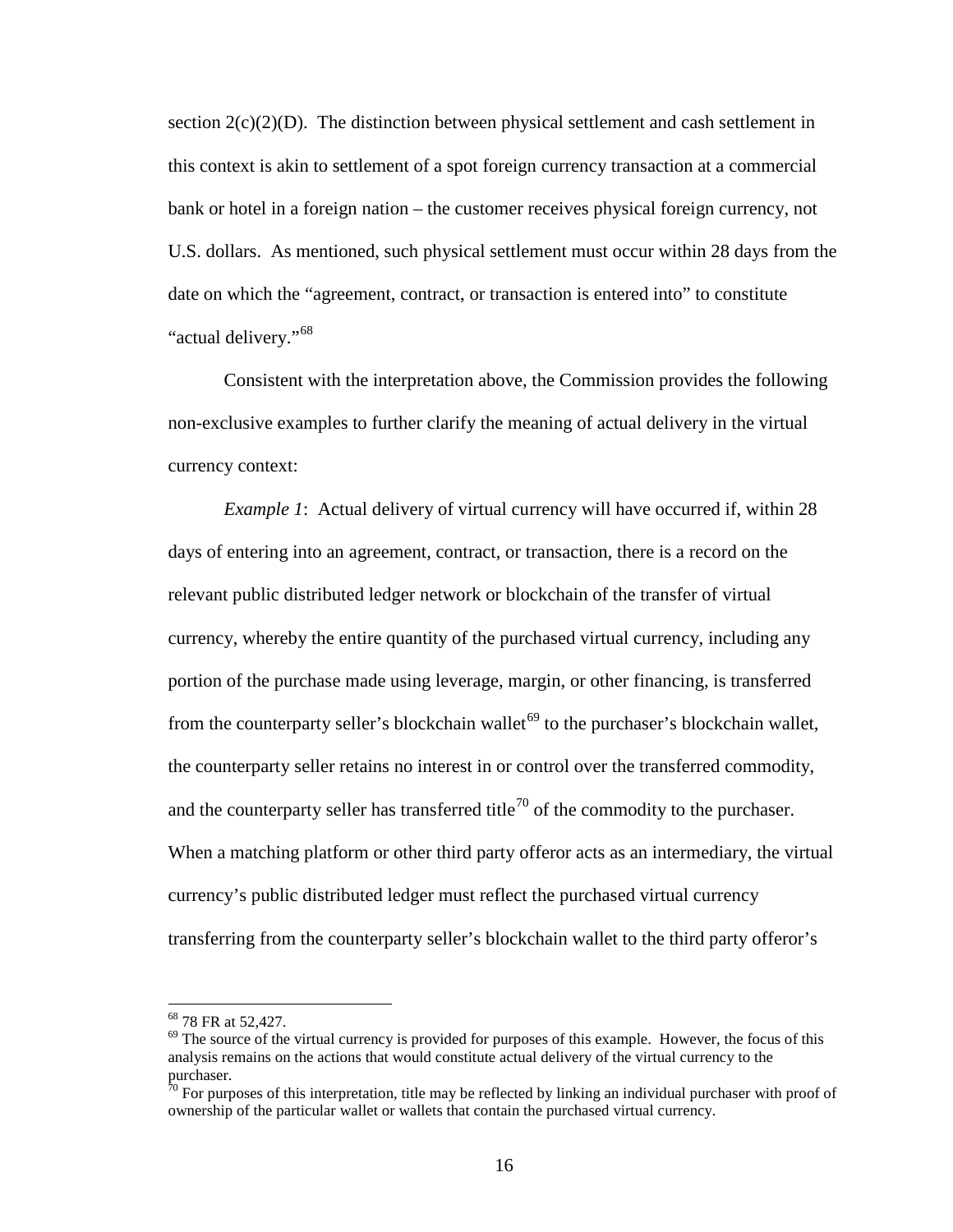blockchain wallet and, separately, from the third party offeror's blockchain wallet to the purchaser's blockchain wallet, provided that the purchaser's wallet is not affiliated with or controlled by the counterparty seller or third party offeror in any manner.

*Example 2*: Actual delivery will have occurred if, within 28 days of entering into a transaction: (1) the counterparty seller has delivered the entire quantity of the virtual currency purchased, including any portion of the purchase made using leverage, margin, or financing, into the possession of a depository (i.e., wallet or other relevant storage system) other than one owned, controlled, or operated by the counterparty seller (including any parent companies, partners, agents, affiliates, and others acting in concert with the counterparty seller) $<sup>71</sup>$  $<sup>71</sup>$  $<sup>71</sup>$  that has entered into an agreement with the purchaser to</sup> hold virtual currency as agent for the purchaser without regard to any asserted interest of the offeror, the counterparty seller, or persons acting in concert with the offeror or counterparty seller on a similar basis; (2) the counterparty seller has transferred title of the commodity to the purchaser; (3) the purchaser has secured full control over the virtual currency (i.e., the ability to immediately remove the full amount of purchased commodity from the depository); and (4) no liens (or other interests of the offeror, counterparty seller, or persons acting in concert with the offeror or counterparty seller on a similar basis) resulting from the use of margin, leverage, or financing used to obtain the entire quantity of the commodity purchased will continue forward at the expiration of 28 days from the date of the transaction.

<span id="page-16-0"></span> $71$  The Commission recognizes that an offeror could act in concert with both the purchaser and the counterparty seller in the ordinary course of business if it intermediates a transaction. It is not intended that such activity would prevent an offeror from associating with a depository, as otherwise allowed by this example.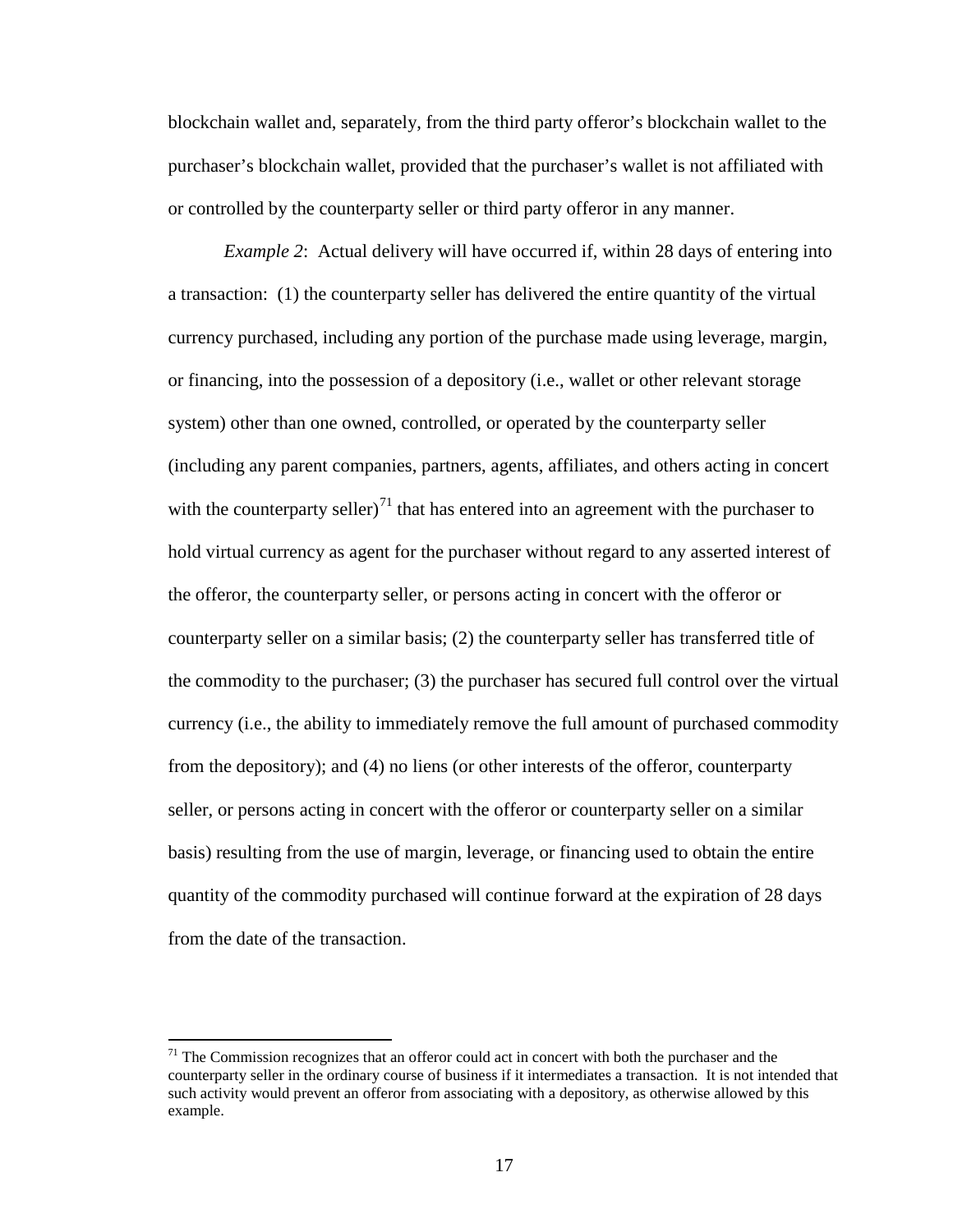*Example 3*: Actual delivery will *not* have occurred if, within 28 days of entering into a transaction, a book entry is made by the offeror or counterparty seller purporting to show that delivery of the virtual currency has been made to the purchaser, but the counterparty seller or offeror has *not*, in accordance with the methods described in Example 1 or Example 2, actually delivered the entire quantity of the virtual currency purchased, including any portion of the purchase made using leverage, margin, or financing, and transferred title to that quantity of the virtual currency to the purchaser, regardless of whether the agreement, contract, or transaction between the purchaser and offeror or counterparty seller purports to create an enforceable obligation<sup>[72](#page-17-0)</sup> to deliver the commodity to the purchaser.

*Example 4*: Actual delivery will *not* have occurred if, within 28 days of entering into a transaction, the agreement, contract, or transaction for the purchase or sale of virtual currency is rolled, offset against, netted out, or settled in cash or virtual currency (other than the purchased virtual currency) between the purchaser and the offeror or counterparty seller (or persons acting in concert with the offeror or counterparty seller).

### **III. Request for Comment**

The Commission requests comment from the public regarding the Commission's proposed interpretation of "actual delivery" in the context of virtual currency and further invites comments on specific questions related to the Commission's treatment of virtual currency transactions. The Commission encourages all comments including background information, actual market examples, best practice principles, expectations for the

<span id="page-17-0"></span> $72$  This "enforceable obligation" language is provided in reference to an exception to CEA section  $2(c)(2)(D)$  that is limited by its terms to a commercial transaction involving two commercial entities with a pre-existing line of business in the commodity at issue that is separate and distinct from the business of engaging in a retail commodity transaction. *See* 7 U.S.C. 2(c)(2)(D)(ii)(III)(bb).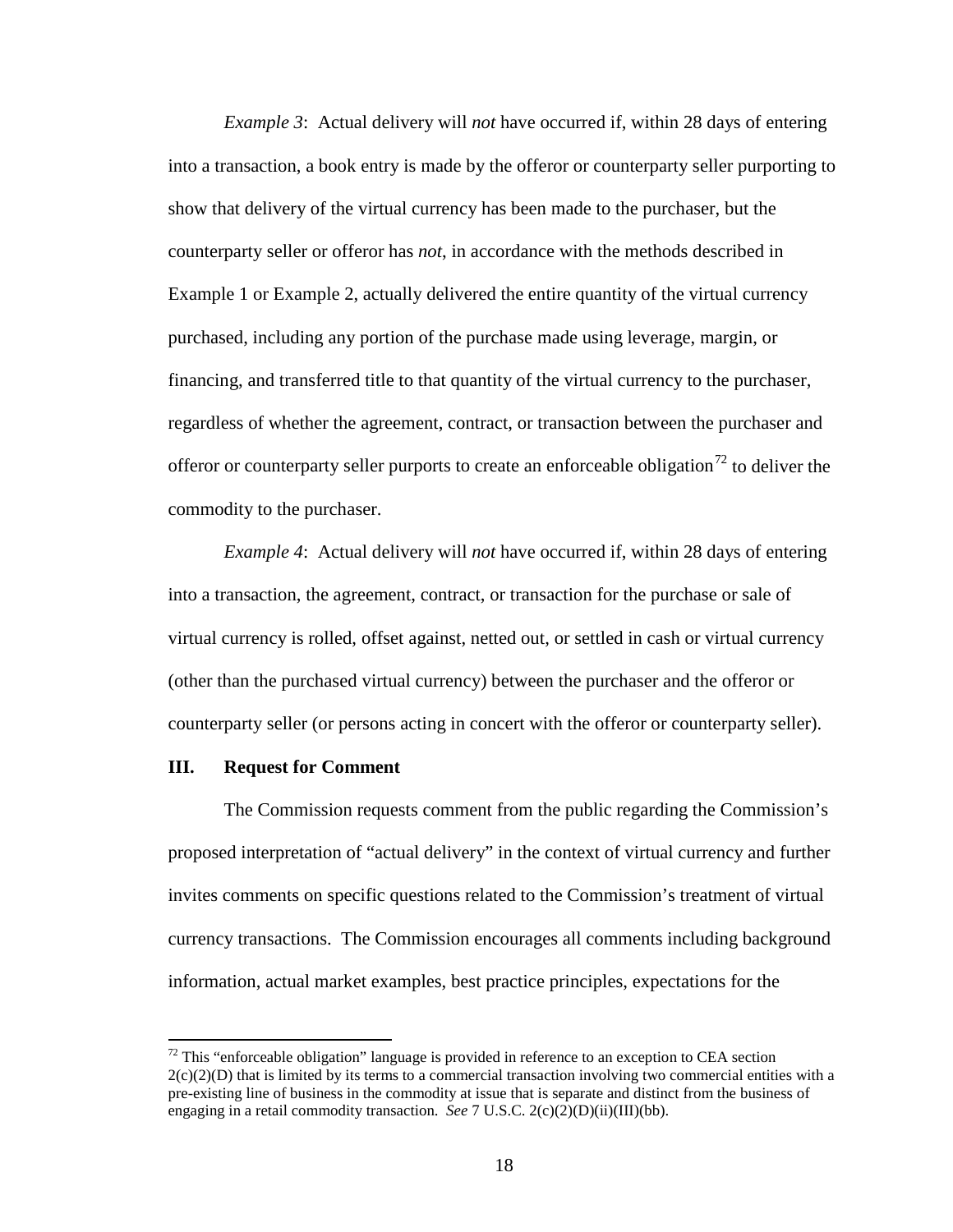possible impact on further innovation, and estimates of any asserted costs and expenses. Specifically, the Commission requests comment on the following questions:

*Question 1*: As noted in this proposed interpretation, the Commission is limited in its ability to shorten the length of the actual delivery exception period for retail commodity transactions in virtual currency -- which presumably take much less than 28 days to deliver to a purchaser. Would a 2-day actual delivery period, such as the actual delivery exception in CEA section  $2(c)(2)(C)$ , more accurately apply to such transactions in virtual currency? Would another actual delivery period be more appropriate? What additional information should the Commission consider in determining an appropriate actual delivery exception period for retail commodity transactions in virtual currency? If the Commission were to decide that a shorter actual delivery exception period would be more appropriate in the context of virtual currency, should the Commission engage Congress to consider an adjustment to CEA section  $2(c)(2)(D)$ 's the actual delivery exception? For example, should the Commission seek that Congress amend CEA section  $2(c)(2)(D)$ 's actual delivery exception to be more aligned with the broader delivery period adjustment language in the Model State Commodity Code?

*Question 2*: With respect to the Commission's proposed interpretation, are there additional examples the Commission should consider in satisfaction of the "actual delivery" exception to CEA section  $2(c)(2)(D)$ ?

*Question 3*: The Commission is concerned about offerors of virtual currency retail commodity transactions that may be subject to conflicts of interest, including situations such as an offeror or its principals taking the opposite side of a customer transaction, either directly or through an affiliated liquidity provider or market maker.

19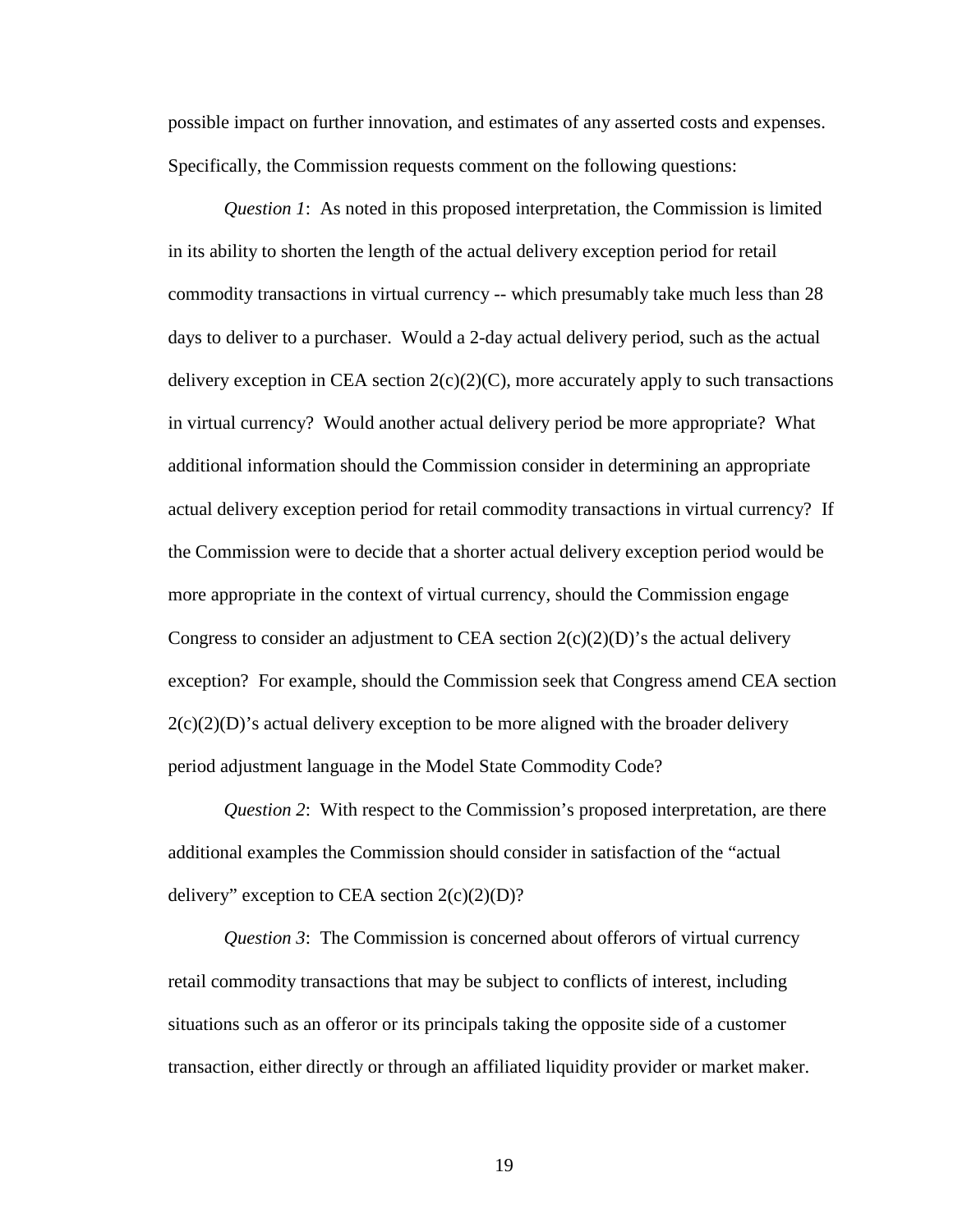These arrangements may, in certain circumstances, resemble bucket shops.<sup>[73](#page-19-0)</sup> How should the Commission evaluate such circumstances if a platform seeks to avail itself of the actual delivery exception? Are there any additional factors that the Commission should consider in its determination of whether the "actual delivery" exception is available?

*Question 4*: As noted above, CEA sections 4(a), 4(b), and 4b apply to retail commodity transactions "as if" the transaction was a futures contract.<sup>74</sup> Therefore, absent an exception, a retail commodity transaction must be offered on or subject to the rules of a designated contract market ("DCM").<sup>[75](#page-19-2)</sup> Separately, an entity soliciting or accepting orders for retail commodity transactions and accepting money, securities, or property (or extending credit in lieu thereof) to margin, guarantee, or secure such transactions must register with the Commission as a futures commission merchant ("FCM").<sup>76</sup> As a result of these requirements, the Commission recognizes that certain entities or platforms will choose not to offer virtual currency retail commodity transactions. This business decision is not unique to any particular commodity. However, as noted earlier, the Commission does not intend to stifle innovation. Rather, it is acting to protect U.S. retail customers regarding transactions that fall within its jurisdiction. Therefore, the Commission requests comments as to what factors may be relevant to consider regarding the Commission's potential use of its exemptive authority under CEA section  $4(c)^{77}$  $4(c)^{77}$  $4(c)^{77}$  in this regard. For example, please note any advantages and disadvantages regarding the

<span id="page-19-0"></span><sup>73</sup> Vitalik Buterin, *Bitfinex: Bitcoinica Rises From The Grave*, Bitcoin Magazine (Nov. 22, 2012), <http://bitcoinmagazine.com/articles/bitfinex-bitcoinica-rises-from-the-grave-1353644122> (describing a bucket shop arrangement whereby a platform "steps in and acts as the counterparty to some of its users," creating "perverse incentives").<br>
<sup>74</sup> 7 U.S.C. 2(c)(2)(D)(iii).<br>
<sup>75</sup> 7 U.S.C. 6(a).<br>
<sup>76</sup> 7 U.S.C. 1a(28); 7 U.S.C. 6d(a).<br>
<sup>77</sup> 7 U.S.C. 6(c).

<span id="page-19-2"></span><span id="page-19-1"></span>

<span id="page-19-3"></span>

<span id="page-19-4"></span>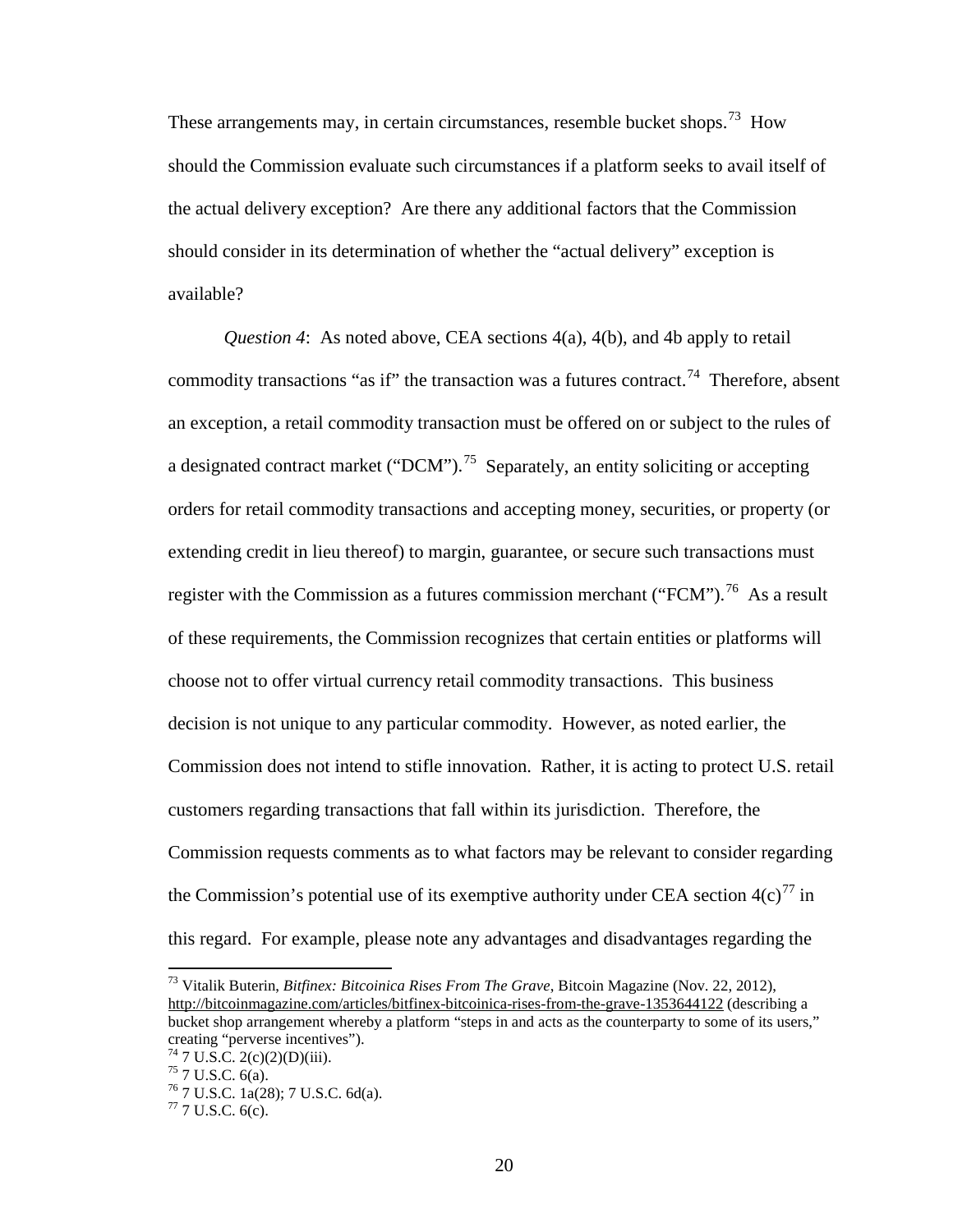potential to establish a distinct registration and compliance regime for entities that seek to offer retail commodity transactions in virtual currency. Why would such treatment be uniquely warranted<sup>[78](#page-20-0)</sup> in the context of virtual currency? Please also note any other issues that the Commission should consider regarding such an analysis. What other alternatives should the Commission consider instead of establishing a distinct registration and compliance regime?

*Question 5*: In Example 2, the Commission sets forth a proposed set of facts that permits actual delivery to a depository instead of the purchaser. What should the Commission consider in further clarifying the meaning of "depository" for purposes of this interpretation? For example, could the depository maintain certain licenses or registrations in order to qualify for this example? In addition, should the Commission further prohibit the depository from being owned or operated by the offeror (including any offeror parent company, partner, agent, and other affiliates)? Please note any factors the Commission should consider in making this determination (such as the effect of contractual agreements between the depository and the offeror).

*Question 6*: Example 2 also requires the purchaser to secure full control over the virtual currency once it is deposited in a depository in order for the fact pattern to constitute actual delivery. The Commission requests comment regarding what types of circumstances would ensure a purchaser has obtained "full control" of the commodity. For example, is possession of a unique key or other credentials that allow full access and ability to transfer virtual currency sufficient to provide full control? Similarly, how

<span id="page-20-0"></span> $78$  Arguably, beyond the distributed ledger technologies, entities offering virtual currency retail commodity transactions operate in a similar manner to any other entity offering retail commodity transactions online.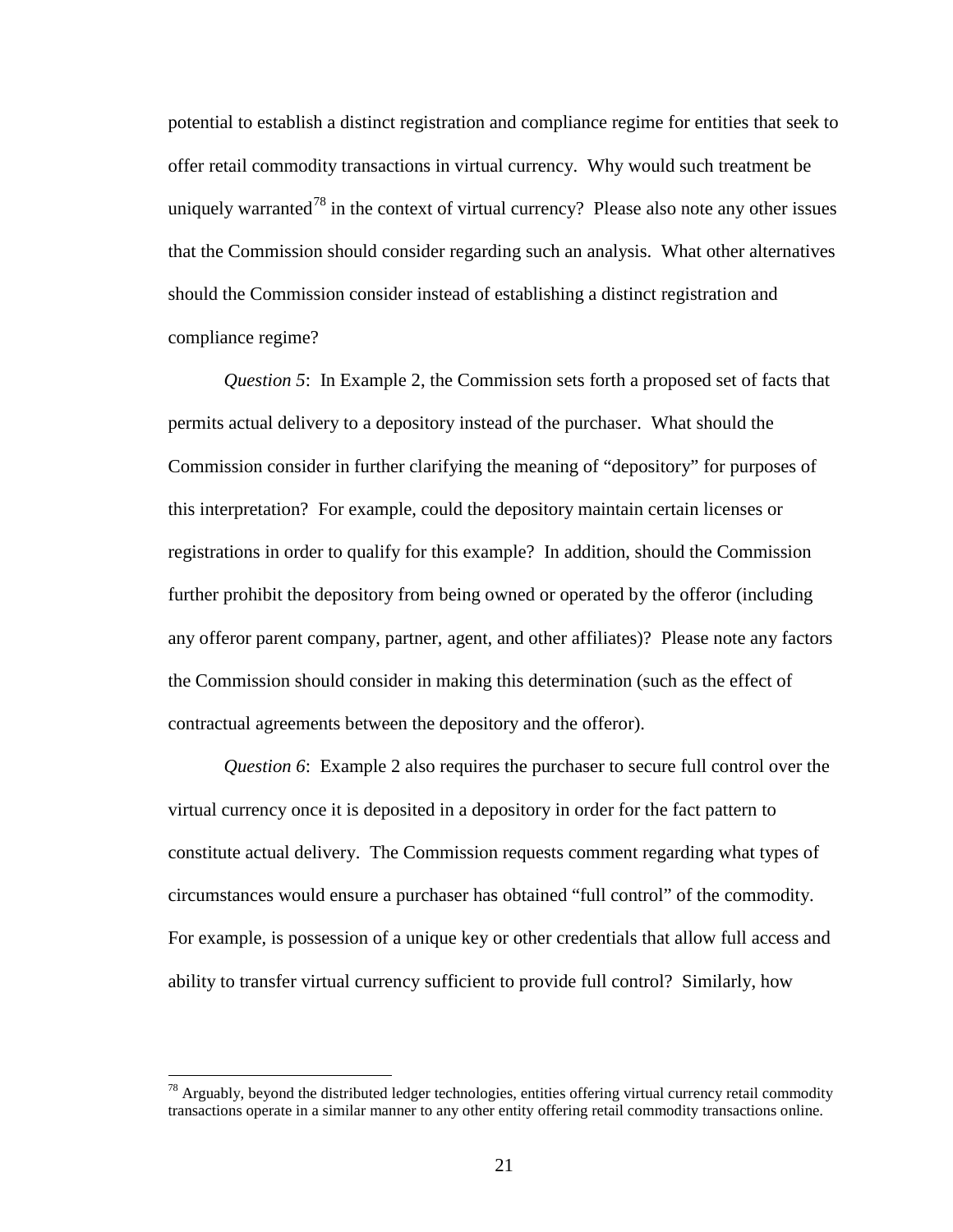should the Commission view full control by a user in light of commonly used cybersecurity techniques and money transmitter procedures otherwise required by law?

*Question 7*: Example 2 also requires that no liens resulting from the use of margin, leverage, or financing used to obtain the entire quantity of the commodity purchased by the buyer continue forward at the expiration of 28 days from the date of the transaction. The Commission requests comment regarding circumstances under which a lien would be considered terminated for purposes of this interpretation. For example, are there circumstances where the Commission should consider allowing "forced sale" scenarios, whereby the purchased virtual currency is used to satisfy any resulting liens from the retail commodity transaction, while still interpreting the transaction as having resulted in actual delivery to the purchaser? Should the Commission consider other types of lien scenarios or interests, such as those liens that would not provide a right to repossession of the commodity?

*Question 8*: As noted above, the status of "title" is one of the factors the Commission considers in an actual delivery determination for retail commodity transactions.<sup>[79](#page-21-0)</sup> In Examples 1 and 2, this interpretation notes that "title" may be reflected by linking an individual purchaser with proof of ownership of the particular wallet or wallets that contain the purchased virtual currency. What additional examples, if any, should the Commission consider to address the status of "title" for the purposes of an actual delivery determination?

*Question 9*: While this interpretation is solely focused on the actual delivery exception to CEA section  $2(c)(2)(D)$ , the Commission recognizes other exceptions may

<span id="page-21-0"></span><sup>79</sup> *See* 78 FR at 52,428.